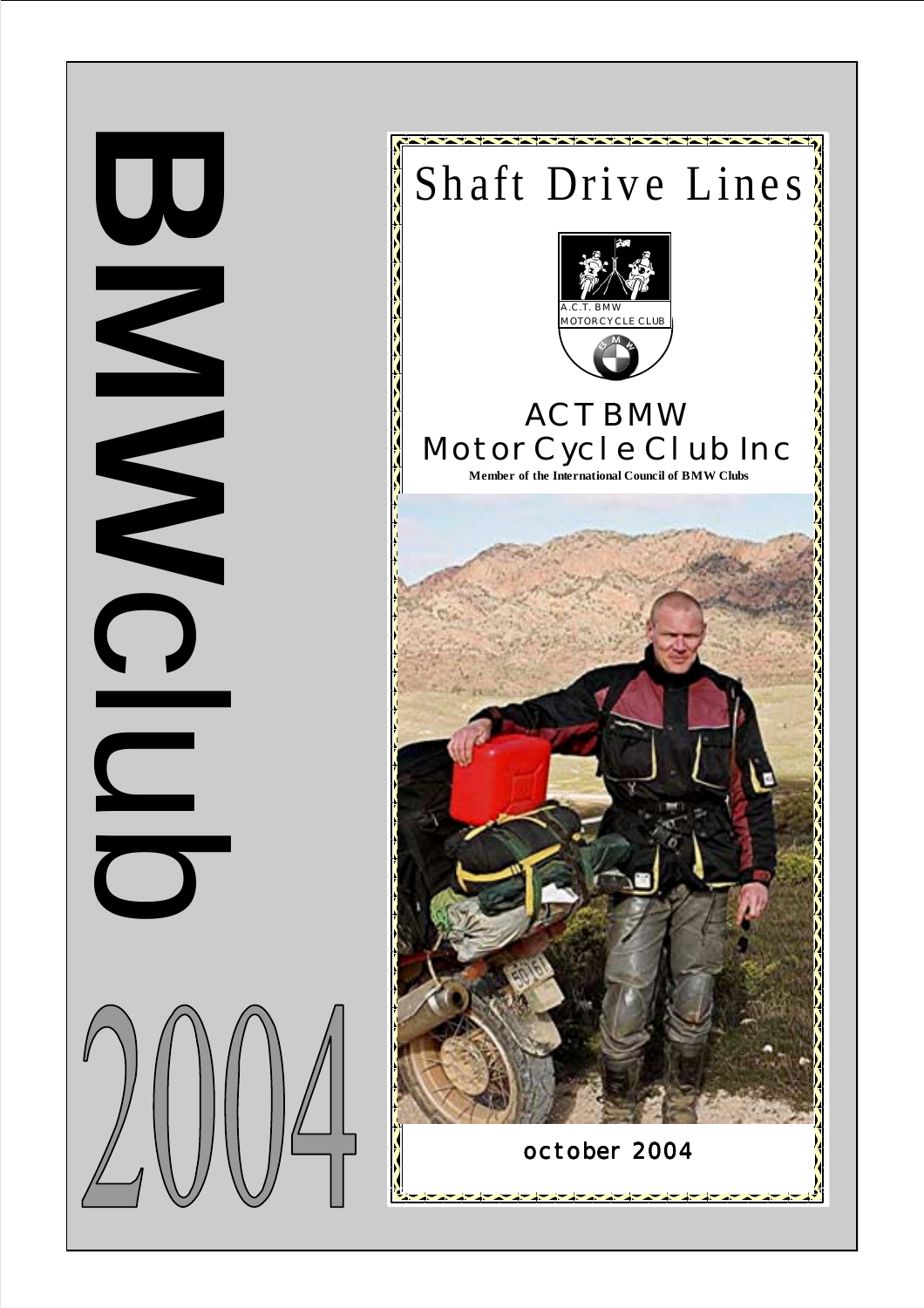

#### **COMMITTEE M EMBERS for 2004-2005**

**President**: Peter Stanfield - R1150RT 02 - 6288 1638 president@actbmwmcc.org.au

**Vice President & Public Officer:**  Colin Ward - K1200RS 02) 6255 8998 vicepres@actbmwmcc.org.au

**Secretary:**  Steve Hay - F650GS 02)62889151 secretary@actbmwmcc.org.au

## **Treasurer:**

Peter Oliver - R1100RS treasurer@actbmwmcc.org.au 0438 424 516

**Editor:**  Roger Paull - R1150GS 02)6255 8045 editor@actbmwmcc.org.au

#### **Ride Coordinator**

John McKinnon - R1150 RT 02) 6291 9438 rally@actbmwmcc.org.au

#### **Social Secretary:**

Leah McKinnon 02) 6291 9438 social@actbmwmcc.org.au

**Merchandising Officer:**  Louise Coxon

merchandise@actbmwmcc.org.au

#### **Webmaster:**

Ray Coxon - R1100 RT 0407 263 282 web@actbmwmcc.org.au

**Membership Secretary:**  Ian Hahn - R90/6

02) - 6288 8126 A/h membership@actbmwmcc.org.au

**Clubs Australia Delegate:**

Martin Gilbert - K1200LT 02) 6296 5758 delegate@actbmwmcc.org.au

**Librarian:**

Richard Jackson - R75/6 02 - 6282 5287 snail mail only

## **Meetings**:

When: **Fourth Monday of each month** 

Wher e: Italo Australian Club, 78 Franklin St FORREST  $Time: 7:45nm$ 

#### **Next Meeting : Monday 27 September 2004 Membership:**

Membership fee is \$40 per year . A small joining fee applies to new members and includes your membership badge. A membership form appears in the back pages of this magazine, or you can obtain one by writing to :

The Membership Secretary ACTBMWMCC PO Box 1042 WODEN ACT 2606

**Please advise the Membership Secretary of changes to your contact details.**

## **Activities**:

Club r uns and social events ar e detailed in the *What's On* page in this magazine. The Club endeavours to have at least one organized run per month. Suggestions for runs and activities ar e welcome to the Ride Coordinator or the Social Secr etary.

Every effort is made to make the information on the *What's On* page accur ate but changes to meeting times and places etc can occur between publication dates. Members will be reminded of rides, activities and general information by email. If your email addr ess has been changed or your box is full, we can't contact you, so advise the Ride Coor dinator of changes to your contact details. The most up-to-date information will be posted on our website **http://www.actbmwmcc.org .au** 

**Participants in Club activities are advised and reminded that they do so at their own risk and are fully responsible for their own riding . Please obey the law at all times and ride with your safety and the safety of others in mind.** 

## **Kosciuszko Rally**:

Will be held on 23/24 October 2004 at the Geehi Hut campsite near Khancoban NSW. A por tion of proceeds is donated to the refur bishment of The Canberra Hospital, Car dio-Thor acic Unit's patients/visitor s lounge.

#### **Charity Support**:

This club pr oudly supports the Cardio-Thoracic Unit of The Canberra Hospital.

**Web Site: http://www.actbmwmcc.org.au Check the web site for updates of rides and social events.**

## **About 'Shaft Drive Lines':**

Relevant Contributions to this Club Jour nal ar e most welcome, and should be dir ected to the Committee at any general meeting, or posted to:

The Editor, Shaft Drive Lines

 ACTBMWMCC PO Box 1042

WO DEN ACT 2606

or email to editor @actbmwmcc.or g.au The deadline 10 days is before the next meeting. All disks & photos etc. will be r eturned upon request.

Articles and photos sent as attachments to be in Wor d format or JPEG format respectively. Please keep photos separate and do not embed them in your document. When you send attachments to emails please use the alter native address:

editoractbmwmcc@yahoo.com.au

#### **Disclaimer** :

The opinions published in this Club Jour nal are those of the individual corr espondents, and ar e not necessarily those of the Editor or of the ACT BMW Motor Cycle Club Inc.

Technical articles, and other such information where provided, are for use at the discretion of the individual members, after warranty, and are not intended to detract fr om genuine BMW spares or accessor ies.

## **Privacy of Club Member Information**

The Club is aware that privacy of per sonal infor mation is an issue of gr owing concer n and for that reason has a declar ed policy as regards *Privacy* and *Spam*.

#### **Details of the Club's policy were given in our May 2004 newsletter.**

Any members who have queries should contact the Club President in the first instance, or alter natively, r aise these issues at the Club's monthly meeting.

## **This month's cover:**

**Upsidedown Greg on his outback adventure read all about it in this issue.**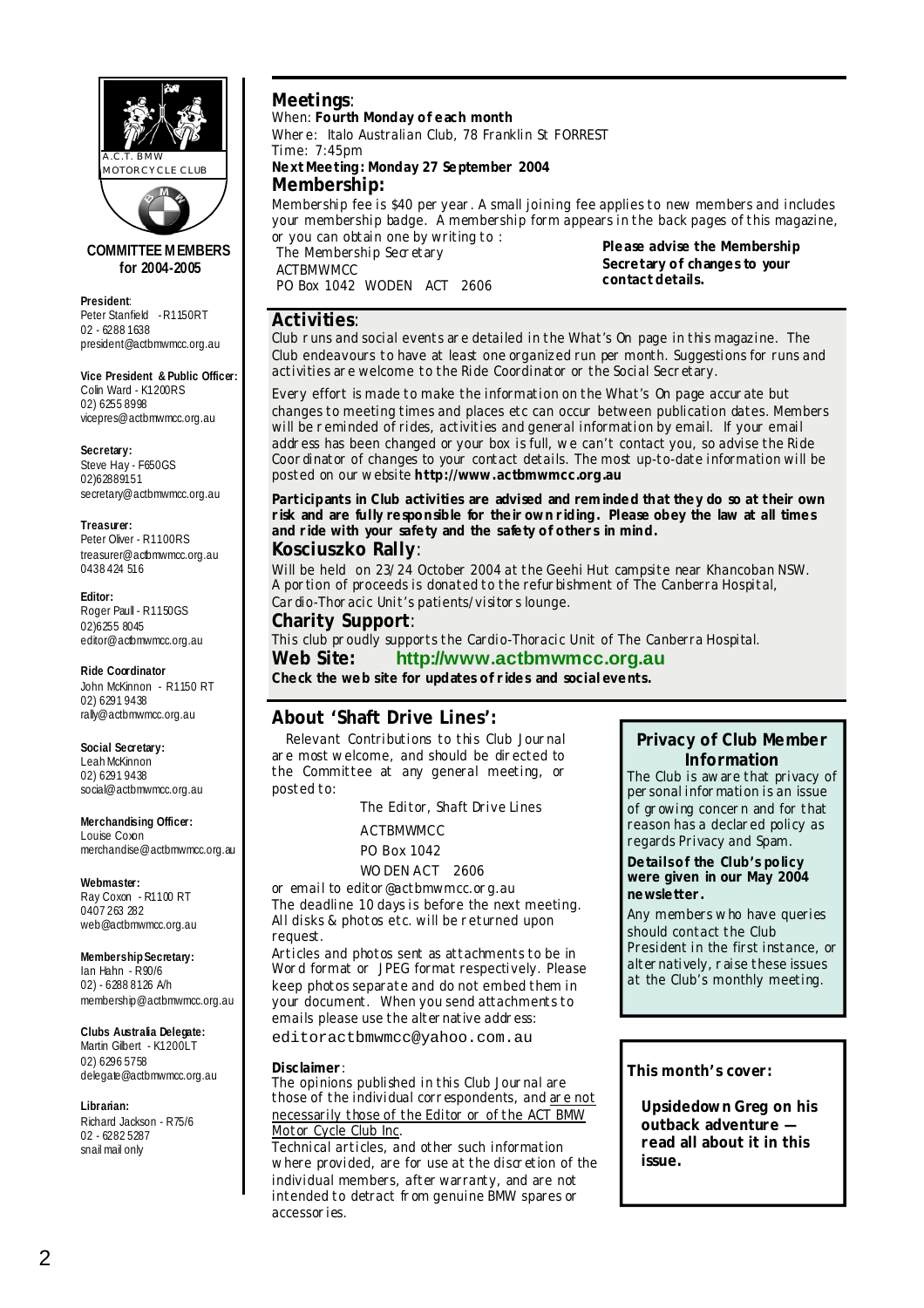# The Presidential Hookah

a few weeks away, firstly for a week on our Ranges Ride, and then a week in Cairns (beautiful one day sunny the next). Glad to hear that ev eryone made it back from the Ranges Ride without too many incidents apart from a few bikes that fell over, a bit of rain and hail on the return, and four punctures! A few of us are now quite proficient with the BMW ty re repair kits!

We experienced some terrific twisty roads and it would be hard to pick a fav ourite. Some of the following would hav e to be the best in NSW: Bell's Line of Roads, Windsor Putty , Thunderbolts Way , the O xley Highway, the run across from A rmidale to Dorrigo, the Gibraltar and Tenterfield ranges to name a few. The group who completed the entire trip will no doubt be able to tell y ou about some more that they enjoyed having added some five thousand kms to their clocks.

Over 20 of us will have been to Bermagui for our annual ov ernighter with the NSW BMW club by the time y ou read this so I hope those who participated enjoyed the social side of things and the ride down. The club will also have been represented by a group (conv oy might be a better description) of K1200LTs ferry ing celebrities around Manuka oval prior to the ACT AFL grand final. I hope the play ing surface is not wet otherwise we may need a tow truck to dig them out.

Events to put in your diaries are the club concours and brunch scheduled for Sunday 10 October at Tidbinbilla Space tracking station – so get that polishing cloth out – the MotoGP at Phillip Island on 15-17 O ctober – C olin Ward, O laf and Chery l Moon and Peter and Fiona Oliv er are a few of our members who are going down – have a y arn to them if y ou want to join in.

The 22<sup>nd</sup> annual Kosciuszki Rally happens at Geehi Hut on the A lpine Way , on 23-24 O ctober. You should try to make the rally as it has to be in one of the best camping spots in the A lps

The interest of the second ground and  $\sigma$  is the Elliot Mark Edwards and In this month's issue: and has some great roads to get you there – C olin Ward, Mark Edwards and my self went via the Elliot Way, Tumbarumba and Khancoban to make it a bit longer ride one y ear – no it wasn't to av oid pay ing the Park entrance fee. The Alpine Way will also prov ide a lot of entertainment if y ou take the shorter route. Hopefully the weather will be kinder this year.

> November will also be a big month with the BMW Safari in Tassie  $-5-13$ November, the Snowy ride - 13 November and a run out to Temora for the air show. Don't forget also to have a look at the A irheads ride schedule and the grav el surfers if y ou want to get dirty. Greg – Upsidedown - Barber recently attended the Off Centre Rally which was held this y ear at Innamincka v ia the Flinders Ranges. He cov ered just ov er 4000 kms of which some 2500 were on unsealed roads – I hope he didn't get any scratches on his GS!

Well enough from me – the weather is getting warm enough for even you less hardy types – so get the battery charged, get it out of the shed – get your leg over and come

on out! Safe riding

**Peter**

Welcome to new members: **Ian and Katherine Davey**  - R80RT Yamaha SR<sub>250</sub>



 **A cold and foggy start from Ha ll on the Ranges Ride.** 

| ∙′What's On Calendar′                                      | 4  |
|------------------------------------------------------------|----|
| $\bullet$ Club Concours details                            | 5  |
| $\bullet$ Airheads Ride Schedule                           | 7  |
| ● Photos of ACT VV&C's<br>Gluhwein Run                     | 8  |
| ●'Don't lose your<br>sunglasses' (Pres.)                   | 9  |
| $\bullet$ 'Dancing with Clouds'<br>Ride Report (Olaf Moon) | 11 |
| $\bullet$ 'The Vice Report' (Colin<br>Ward)                | 12 |
| $\bullet$ 'Bike to Bike<br>Communications                  | 13 |
| (as explained by Ray Coxon)                                | 17 |
| • Gravel Surfing Stuff                                     | 18 |
| • Upsidedown Greg's<br>Outback Tour                        |    |
| $\bullet$ 'Rike Riding in France' by                       | 21 |

• 'Bike Riding in France' by Murray's mate, Graeme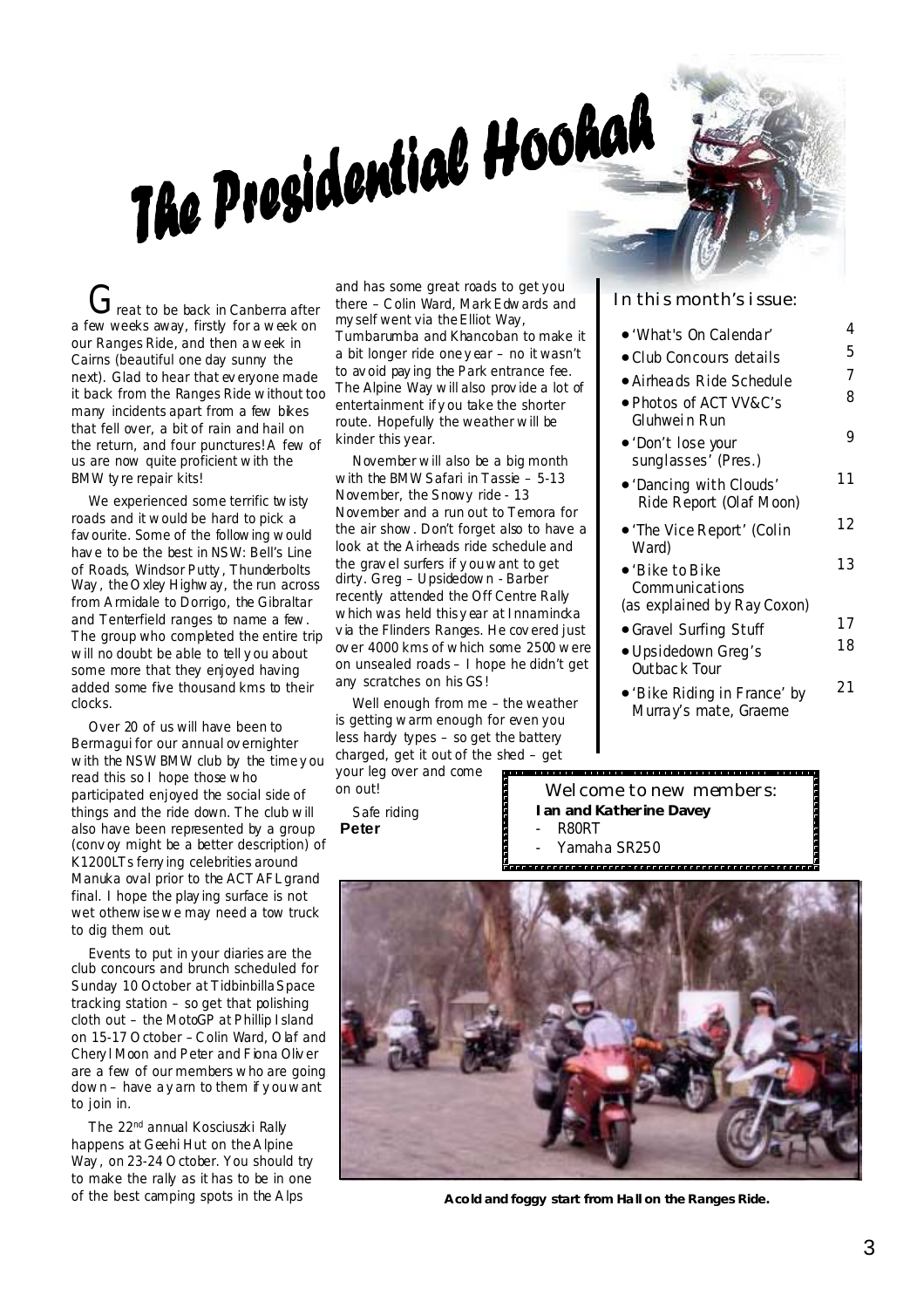## What's On - Rides, Events & Meetings

 **Club events are highlighted** 

## **Next General Meeting is on Monday 27 September**

**Sunday mornings now at the Arté Café, Bungendore** 

## September 2004

| Mon | Tue | Wed | Thu | Fri | Sat | Sun |
|-----|-----|-----|-----|-----|-----|-----|
|     |     | 8   | 2   | 3   |     | Ø   |
| 6   |     | 8   | 9   | 10  | 11  | 12  |
| 13  | 14  | 15  | 36  | 17  | 18  | 19  |
| 20  | 21  | 22  | 23  | 24  | 25  | 26  |
| m   | 28  | 29  | 30  |     |     |     |

## October 2004

|     |     | .   | $  -$ |     |     |     |  |
|-----|-----|-----|-------|-----|-----|-----|--|
| Mon | Tue | Wed | Thu   | Fri | Sat | Sun |  |
|     |     |     |       |     | 2   | 3   |  |
| 4   | 5   | X.  |       | 8   | 9   | 30  |  |
| 11  | 12  | 13  | m.    | 33  | 86  | 32  |  |
| 18  | 19  | 20  | 21    | 22  | 23. | 24  |  |
| 25  | 26  | 27  | 28    | 29  | 30  | 31  |  |

| November 2004 |     |     |            |     |     |     |
|---------------|-----|-----|------------|-----|-----|-----|
| Mon           | Tue | Wed | <b>Thu</b> | Fri | Sat | Sun |
|               |     |     |            |     |     |     |
|               | 2   | ×   | 4          | s   | 6   | æ   |
| 8             |     | 10  | 88         | 12  | 33  | 14  |
| 15            | 16  | 17  | 18         | 19  | 20  | 21  |
| 22            | 23  | 24  | 25         | 26  | 20  | 28  |
| 29            | 30  |     |            |     |     |     |

#### 25-26 Weekend at Bermagui Annual club event

- 27 General Meeting
	- 7.45 pm Italo-Australian Club, Forrest
- 6 Chomp and C hat 6.30 pm Red Sea Restaurant, 47 Northbourne Ave C ivic (Melbourne Building)
- 10 Sunday (alternative) brunch combined with the Club C oncours at Tidbinbilla (see opposite for details)
- 14 Committee Meeting
- 15 –17 Philip Island Grand Prix
- 23 24 C lub's Kosciuszko Rally at Geehi Hut
- 25 General Meeting 7.45pm Italo– Australian Club, Forrest
- 3 Chomp and C hat to be adv ised 6.30 pm
- 5—12 BMW Safari Tasmania
- 7 Mystery Ride with A lternative Sunday Breakfast
- 11 Committee Meeting
- 13 The Snowy Ride
- 22 General Meeting
	- 7.45pm Italo-A ustralian C lub, Forrest
- 22 Last day to book and pay for C hristmas Dinner
- 27-28 Day /Overnighter to Young / Temora

# **ANAMA CAMA ANAMA SA SA SA**

**2 December - Christmas Dinner** 

This year's Christmas Dinner and Presentation night will be on Thursday 2 December from 7pm at the Restaurant in the A ustralian Botanic Gardens. See separate flyer for details.

RSVP and payment **by 22 November** essential. Places are limited so **BOOK NOW** and have a great evening!

**NOMINATIONS (and accompanying story) are also invited for the annual 'step off award' - so think back over those usually embarrassing, occasionally funny and sometimes painful events of 2004.**

4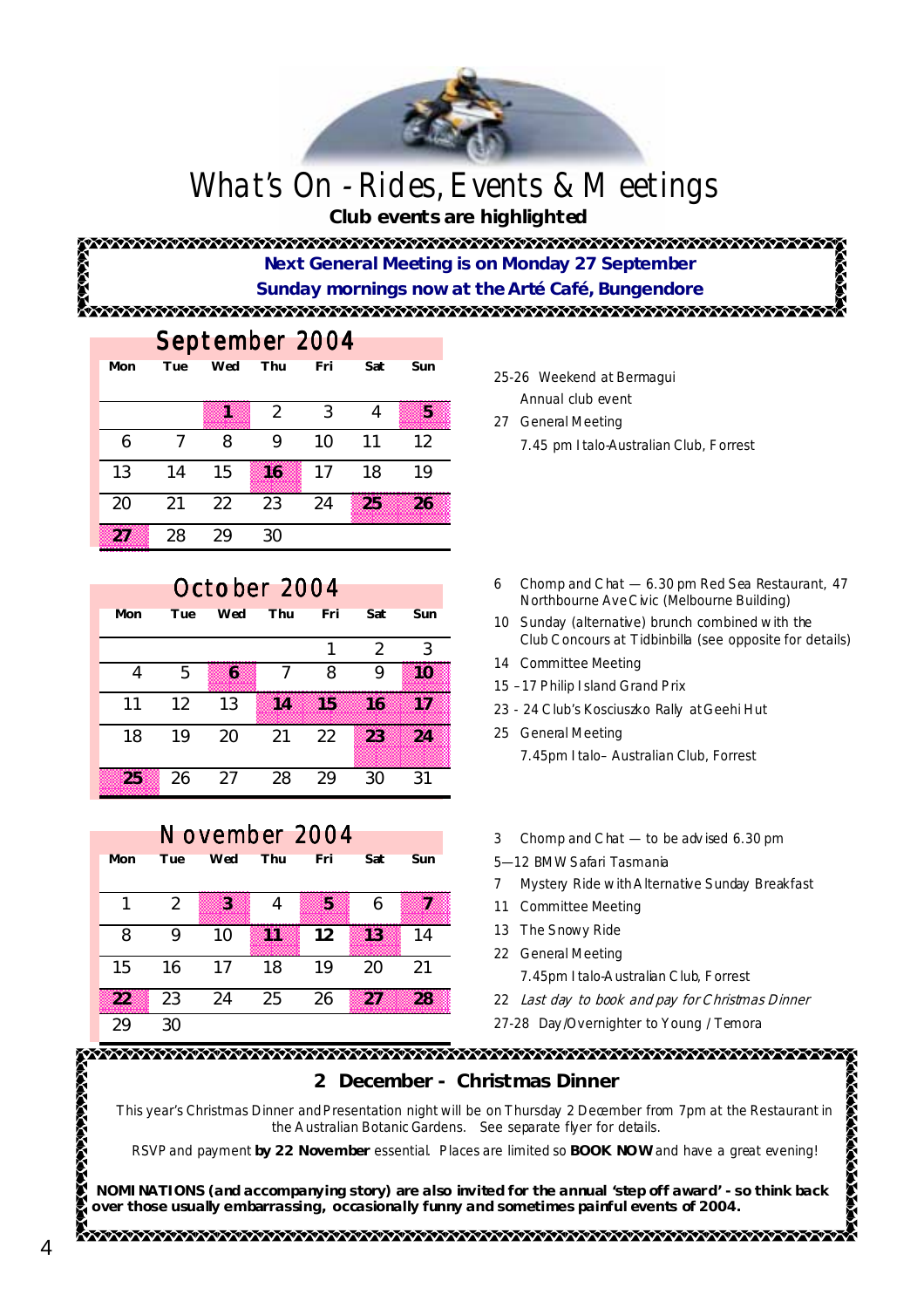# More What's On

## **10 October - Club Concours**

The monthly alternative Sunday breakfast will be combined with the C lub Concours event at Tidbinbilla … and breakfast will be brunch**. See full details on this page** 

## **15 - 17 October - GP - Phillip Island**

Still looking for expressions of interest at this stage. who would like to go as part of the C lub group? Contact Colin Ward or O laf Moon or Peter Oliver if interested .... and then following straight on …

## **23-24 October—Club's Kosciuszko Rally at Geehi Hut**

Our C lub's annual rally and a fun weekend for every one. This year it's BYO ev erything—camping gear, food, drinks but firewood will be available. Entry fee is \$15 per person pay able on arriv al. Prizes, raffles, good times assured**. See page 21 for more details** 

## **5 - 13 November - BMW Safari Tasmania**

See details at the website: www.bmwsafari.com

## **7 November - Mystery Ride**

… is still a my stery , but remember that it's the first Sunday of the month, so it's an 'alternate breakfast' Sunday . 8.30 am departure from the usual locations—Shell Gateway at Mitchell and 'Red Rooster' Queanbeyan.

## **13 November ' 'The Snowy Ride'**

Destination: Thredbo. A n annual fundraising ev ent for the 'Steven Walter Fund' the C hildren's Cancer Institute of Australia. "The 2003 ride was enormously successful with 2100 riders attending - from all over. It is not a race or rally, it is meant to be an enjoyable safe ride through some of the nicest riding areas in the country" There is an entry payment of \$50- which includes a raffle ticket in a major draw of a donated Honda. Not a Club event, but let us know if y ou're interested in getting together and travelling as a C lub group.

## **27—28 November - Temora and Young**

Day ride, or optionally a weekender, for the Young C herry Festiv al and the Temora Airshow and Museum. The Airheads are riding to Temora on Saturday 27 November.

## **2 December - Christmas Dinner**

At the National Botanic Gardens Restaurant, A cton.

\$45 per person. Make sure y ou book early !

For details see enclosed flyer **OR, for electronic newsletter members, see next page for details and booking slip.** 

**11 December - MRA Toy Run**



6. 'Rat' Bike

- 7. R-Series Classic (pre 1970)
- 9. R-Series Post Classic (post 1970)

Totally impartial judges guaranteed!

Prestige! Trophies!

This year the Concours will be held in conjunction with a Sunday breakfast run to the Moonrock Café, Tidbinbilla Deep Space Tracking Station.

Depart from Rolfe BMW at 9:15am sharp, for a 10:00am brunch at the Café. Cost \$12.50 per head for a buffet breakfast of eggs, bacon mushrooms, tomato and toast, tea and coffee. (Does not include espresso).

As the Concours will be within the security area of the Station, you MUST let us know if you are coming,

so that we can arrange access.

We also need numbers intending to come along for breakfast.

Please let John McKinnon know by Sunday 3rd October, by email to rally@actbmwmcc.org.au or phone  $62919438$ SKRISKEINER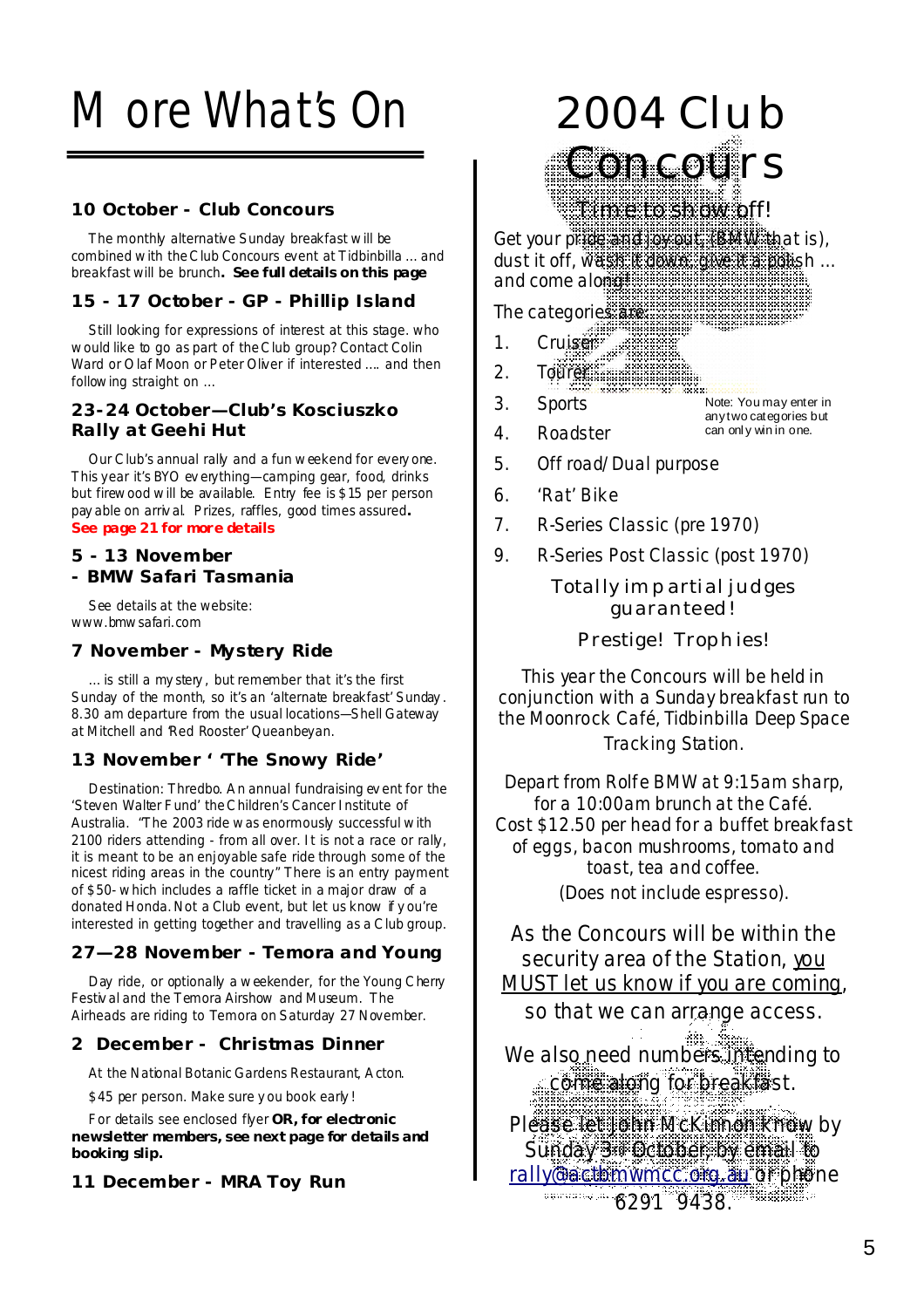**The ACT BMW Motorcycle Club invites all members to the** 

## **CHRISTMAS DINNER AND PRESENTATION NIGHT**

**Thursday 2 December 2004 from 7.00pm** 

**The Australian National Botanic Gardens Restaurant, Clunies Ross Street, Acton** 

 **Cost: \$45 per person for a three course buffet dinner and drinks (beer, wine, soft drinks, no spirits)** 

**Dress: Smart casual with a LOUD Shirt** 

 **RSVP to rally@actbmwmcc.org.au or phone Leah or John McKinnon on 6291 9438.** 

 **Full payment by cheque to the Treasurer, ACTBMWMCC, PO Box 1042 W oden ACT 2606 (with completed tear off slip below) or pay cash at the meetings or breakfast.** 

 **Full payment MUST be made by Monday 22/11/04.** 

 **Numbers are limited to sixty people so book early to avoid disappointment.** 

\_\_\_\_\_\_\_\_\_\_\_\_\_\_\_\_\_\_\_\_\_\_\_\_\_\_\_\_\_\_\_\_\_\_\_\_\_\_\_\_\_\_\_\_\_\_\_\_\_\_\_\_\_\_\_\_\_\_\_\_\_\_\_\_\_\_\_\_\_\_\_\_\_\_\_

 **I / we will be attending.** 

**Name** (please print)

|  | Number attending |  |
|--|------------------|--|
|--|------------------|--|

Payment @ \$45 per person \_\_\_\_\_\_\_\_\_\_\_\_\_ (no refunds)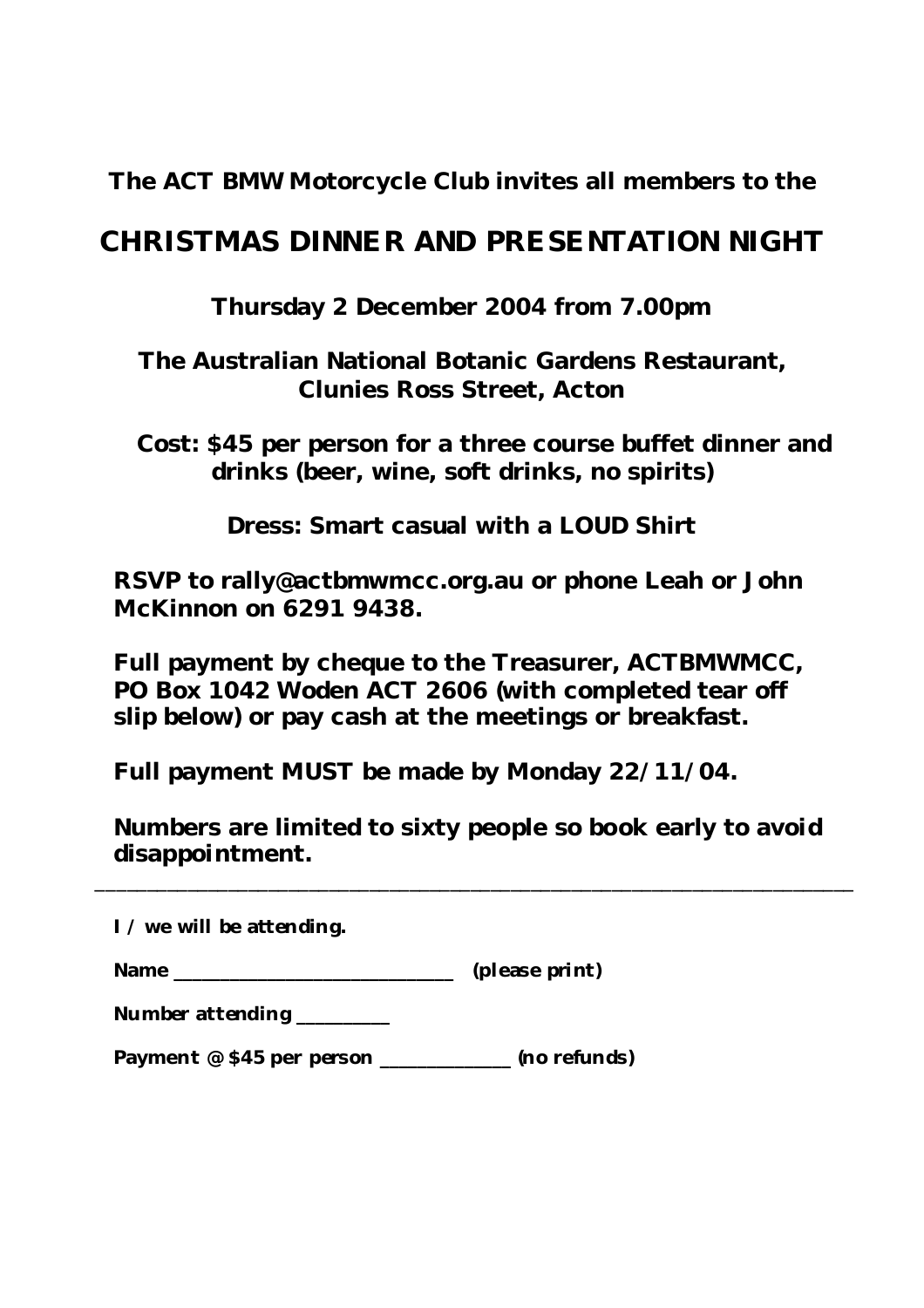## Airheads Ride Schedule: October/November

Airheads is a group of motorcycle enthusiasts who ride to different destinations in the district weekly or fortnightly depending on the season. The schedule includes short Saturday rides suitable for older Airheads alternating with longer rides and ov ernighters more suitable for modern machines.

**Where:** All Airheads rides start from the Ampol Serv o, corner Federal Highway and Antill St, WATSON

**When:** Departure time**: October: 9.30am; November: 9.00am**

(ov ernighters may commence earlier, please phone to conf im.)

**Contacts:** Peter Wilson - 0402 248 553 or Peter Robleski - 0407 280 477

Saturday October 2: **Bungendore (120 Kms return)**

Ride to Bungendore via Barton Hwy to Murrumbateman, then onto Murrumbateman and Bungendore Roads. Morning tea at Bungendore and return v ia Mac's Reef Road to Canberra.

Saturday October 16: **Goulburn (200kms return)**

Ride to Goulburn via Bungendore and Tarago; morning tea at Goulburn; back to Canberra via Breadalbane, Gunning and Gundaroo.

Saturday October 23: **Gunning (150kms return)**

Ride to Gunning via Collector and Breadalbane, breakfast/ morning tea at Gunning; back to Canberra via Gundaroo and **Sutton** 

Saturday October 30: **Eden (overnighter)**

Ride to Eden via Cooma, Bombala and Cann River. Visit the local attractions and stay ov ernight. Return to Canberra v ia Candelo, Bemboka, Nimmitabel and Cooma.

Saturday Nov ember 13: **Braidwood (160 Kms return)**

Ride to Braidwood v ia Mac's Reef Road and Bungendore. Morning tea at Braidwood then return to Canberra.

Saturday Nov ember 27: **Temora (approx. 400Kms return)- early start 8.30am** Ride to Temora via Bowning, Binalong and Harden and attend the Temora Aviation Museum's fly ing day. Return v ia same route.

\* Airheads rides are also approved ACT Vintage Veteran and Classic club rides. This schedule can also be seen on the web at www.actbmwmcc.org.au. Note that rides may be changed by general agreement. Oilheads and Waterheads welcome!



## **2004 TJ's TYRES TOURING COMPETITION**

For ACT BMW Motorcycle Club Members

**Hal Caston of TJ's Tyres** 

**Hal Caston of TJ's Tyres sponsors the competition and will give the major prize - a set of tyres up to the value of \$450.** 

The competition runs from May 2004 to February 2005. Members gain points through photos, (i.e. of member, bike, location/sign), like under the previous rules, or by attending club riding ev ents.

Point scoring is weighted to encourage long distance touring and regular attendance at club rides, which include Airheads and Gravel Surfers organised and advertised rides

**DETAIL OF HOW TO SCORE POINTS AND WIN ARE IN PREVIOUS ISSUES OF THE NEWSLETTER AND ON THE CLUB's WEBSITE. A photo at TJ's Tyres is compulsory for entry into the competition.**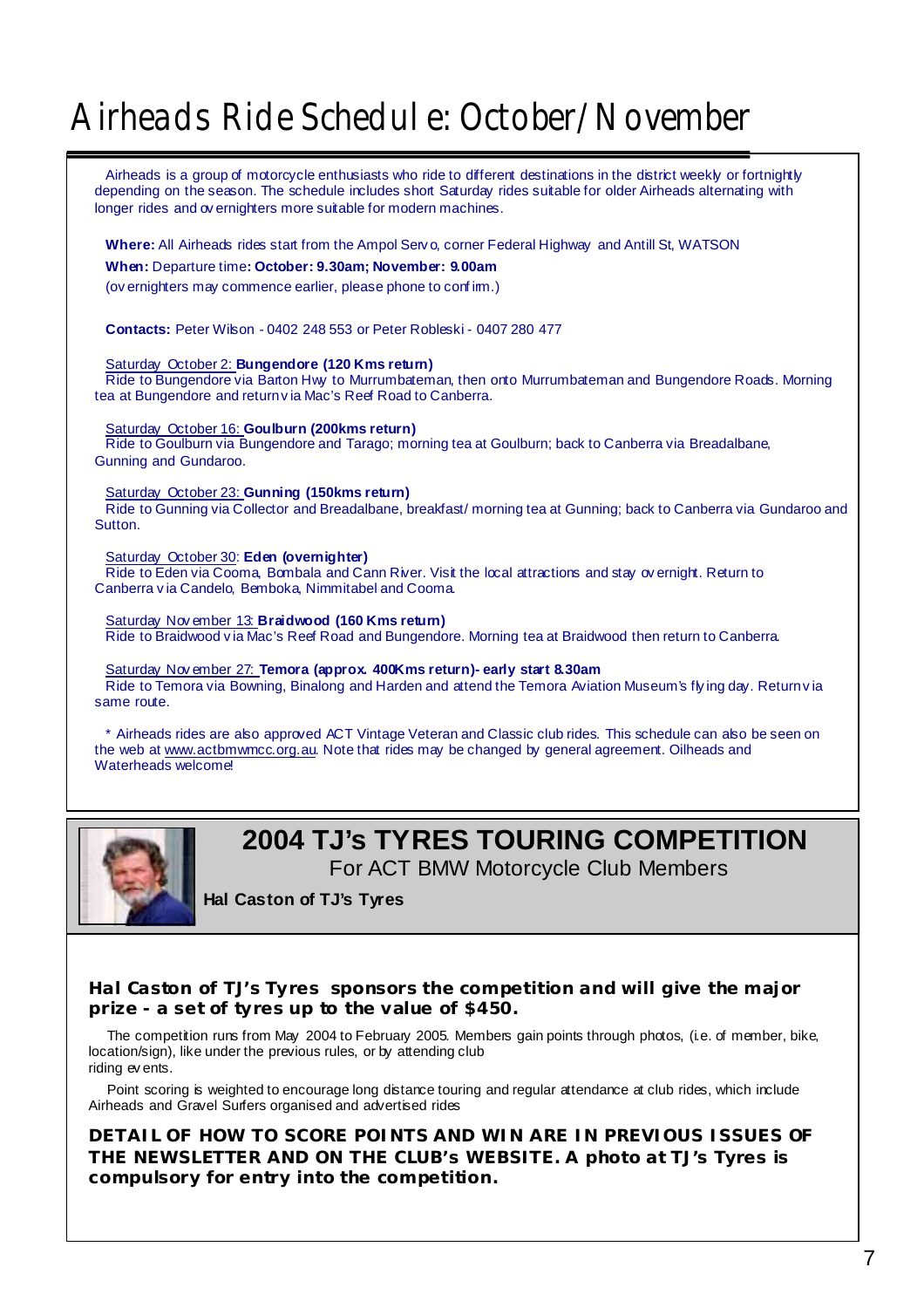# 'At the ACT Veteran Vintage & Classic MCC's Gluhwein Run ...







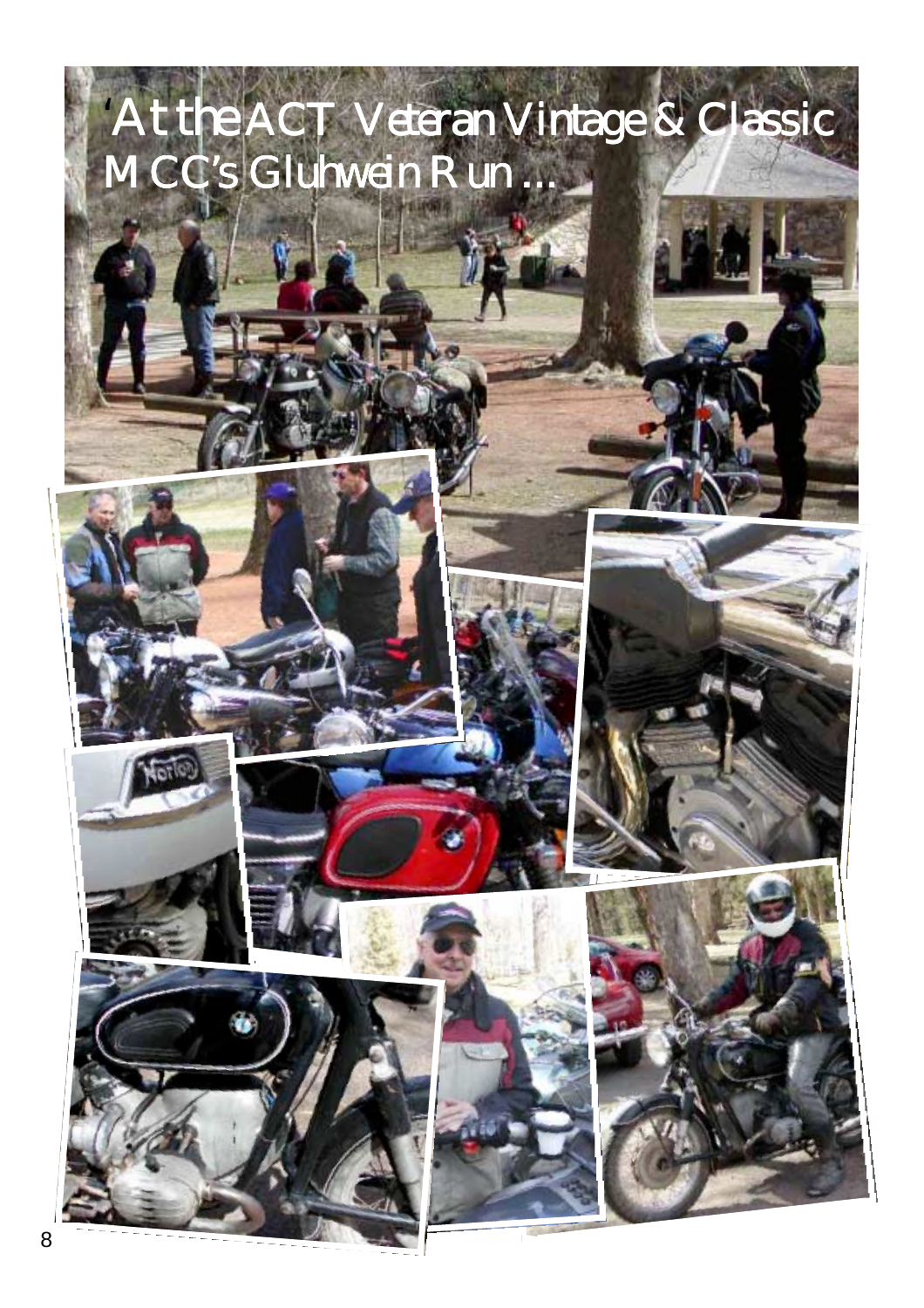# Our Pres Warns … 'Don't Lose Your Sunglasses'



## **Peter tells us of a few of the hazards of long distance touring … and of Irish clubs?**

You know how it goes when you are heading off on a longer trip on your bike – y ou have to get into the habit of keeping your gear in the same spot or otherwise y ou are in big trouble. Ear plugs in the bottom left, keys and change in bottom right, mobile phone in top right, wallet aways in the 'secret pocket - unless y ou try the wrong jacket – ask Dave Morgan etc. Well even though I commute by bike each day, it still takes a little while to get into the routine of storing gear in the same place every time when you trav el. Bike key s are alway s a worry.

I can remember losing a set of key s on one of the club rides to beautiful sunny Lockhart – just got off the bike – got the gear out and then no keys – people alway s offer to help which is more embarrassing – turned out they were in a different pocket in my new jacket which had eleven pockets some of which I had not discov ered. I now always carry a spare in the top pocket – well I think they are in the top pocket. I also have a spare set for Bruce's machine which I should return!

Well we were about to leave on the third day of our Ranges ride from Port Macquarie. Bruce has had his bike running for about ten minutes and the fairing is in danger of melting with the heat from the exhaust while I try (without being too obvious) to find my sunglasses. Now these are not ordinary sunnies – they are near \$400 prescription jobs – so even though the day is ov ercast, I am a little bit keen to find them. Not in the usual spot – top left pocket – not in the top box etc. - perhaps I left them in the room – back up the stairs –  $no - back$  to the bike – check the top box again - no luck.

Well I reckon being as I am so careful with such things, I would find them in one of my panniers – and with Bruce's bike exhaust now glowing orange, we head off to Dorrigo v ia Walcha, Uralla and A midale. It is a tad hard to concentrate on ones riding while going step by step though the last sixteen hours, and being v ery cranky with oneself at the same time, but I reckon that it might have all come unstuck after we went down to the Irish club for a bit of a quiet drink in Port Macquarie.

John McDonald had suggested it, but Bruce voiced a little concern, as it was only about 3pm in the afternoon, and this he naturally thought was a tad early to settle in for a few drinks. So nevertheless there we were Bruce, John McDonald and John Alexander having a few schooners of Kilkenny and other foreign substances. John A was getting stuck into the squash to give his liver a breather.

The drinks were going down very well when my mobile phone rings – which is unusual in itself as I try to leave the damn thing turned off so that people don't ring me. I remember the phone was in my hat with my sunglasses.

It was C olin – turned out he was not happy with the accommodation which we had rearranged on our arrival because the manager had stuffed up – and had mov ed us and our gear to another room. Having gained a reasonable glow by this stage due to the lovely ambiance of the Irish club, this did not present as a **problem, and I** think we finished off a few more drinks before heading back to the motel. I was busting to go the loo for some nod reason, before we headed off to the bowling club for the evening meal, and as Colin had not left a key to our new room, I had to get the motel owner to let me into aux previous room to relieve the pressure. Needless to say because of our little excursion to the Irish club this information was not stored in my memory banks.

Socious were heading up the wonderfully twisty O xley Highway with a great deal of concentration required on every corner, with me trying to work out where I had lost my bloody expensive sunnies, while continuing to admonish my self for losing them and telling my self to forget the damn things and concentrate on the bloody road. We stopped at the café at Gingers corner as Jimbo had recommended the spot, and I proceeded to spread the contents of both panniers and top box on the lawn out the front – no sunnies! Bugger must have left them at the Irish club.

Martin caught up at this stage and we headed off to Walcha – where I would phone the club and buy a set of clip-ons. Three phone calls later at the post office – no mobile coverage at Walcha – neither the Irish, the bowling club nor the motel had found any sunnies. Plus there were no clips ons in Walcha  $-$  cockies have no use for them because of the big wide brimmed hats I guess. I decided I would try in Uralla and if all else fails in A midale. No clips ons in Uralla – wide brimmed hats again I guess. I told the lads that I would slip down to the shops in A midale so they should press on without me, but Martin kindly suggested that he and Bruce would wait for me at Ebor falls.

No clips-ons at three chemists in A rmidale, bugger, waste of time and as the boy s will be waiting I had better head off. But about 10 kms out of A midale she starts to get that flat ty re wobble - another puncture. BUGGER! Lost my \$400 sunglasses and now probably \$280 for a new ty re – 3 day s only and it was turning into an expensiv e trip. The bike was on a gentle downhill slope so it was difficult to get it on centre stand so I could spin the wheel to find the hole. C hocking both wheels helped and there was the bloody hole – still better than the last puncture when I had only done 1000 kms on a new tyre. Because the verge was very narrow I was close enough to the traffic to get my cap blown off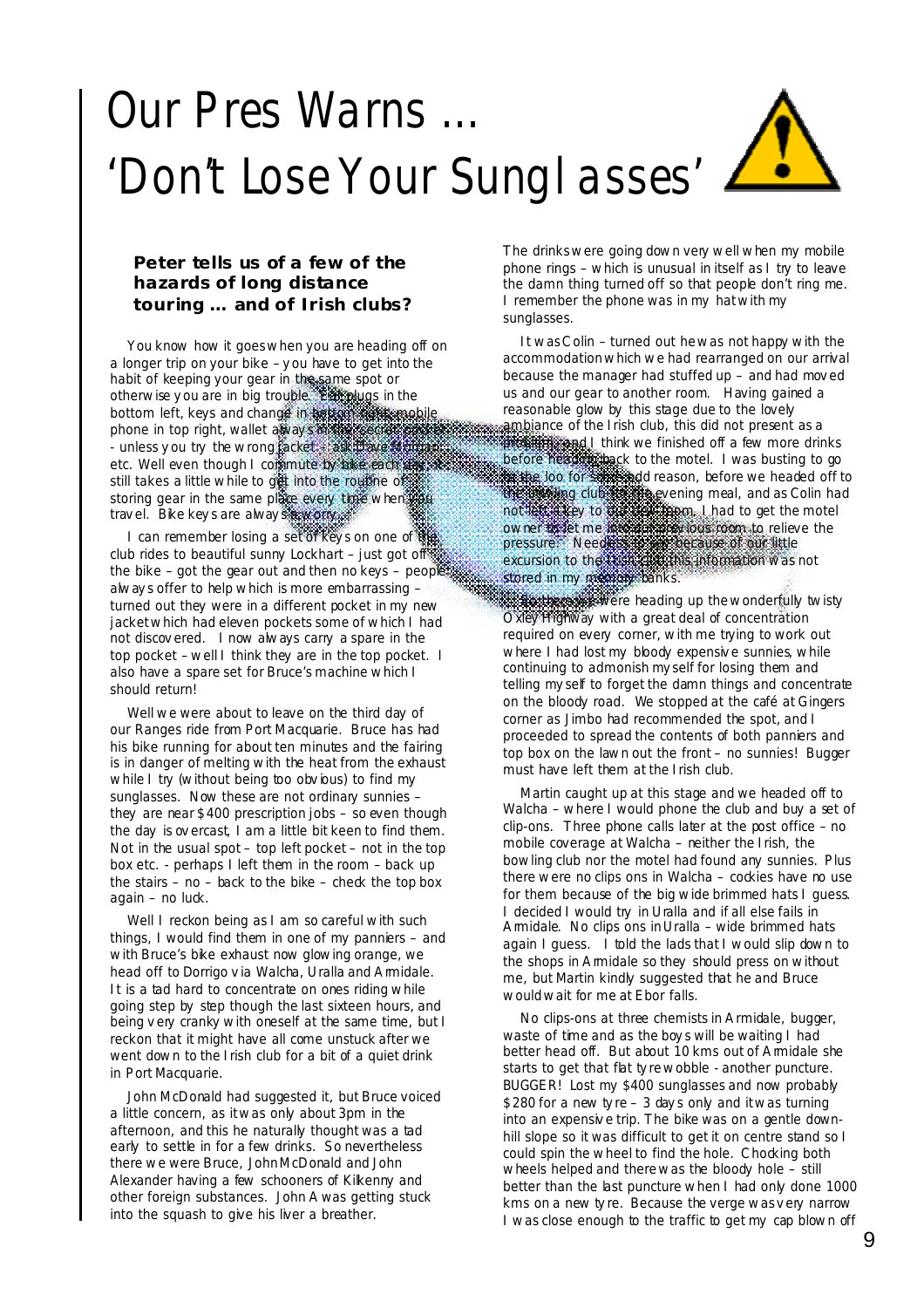a few times- very exciting – but I could fix punctures – well not the one in Tassie – but no worries we had done it in Ian's shed on a club technical day . I did howev er think I should call BMW roadside assistance as back-up.

So I turned the (really useful at this time) mobile on to make the call – and the damn thing starts to giv e me that flat battery noise. So I hurriedly get onto BMW roadside assistance and I get this little lady who I think was in the Philippines, not just by her accent, but what she didn't appear to know about the geography of Australia and the NSW tablelands in particular. She was also v ery new at answering calls for assistance and I reckon she was reading prompts off a card – so it was a very slow process – with the low battery beeper as accompaniment. But she finally worked out where I was and promised to ring me back with the rescue service so I could speak with them direct – which she did.

Meanwhile I had managed to plug the ty re and got 22 psi in with 4 bottles (must buy one of those pump thingies so that you don't lose so much gas) and called the rescue service - they were still trying to work out what vehicle to send out to rescue me – I told them they would need a truck with a ramp as my bike has had a few trips on such dev ices already - but as I had repaired the ty re I would ride slowly back to A rmidale and get in touch again if needed.

By this time it is getting near 3.45 and I am thinking the lads will be getting a tad anxious – I left messages on their mobiles but no cov erage in Dorrigo – or Ebor of course for that matter. \$330 for a new tyre plus a replacement repair kit and I am on the road again hav ing called Ian H and Bruce again to tell them not to worry . Being in a hurry I realised at the outer suburbs that I had forgotten to pick up the replacement ty re repair kit so a third trip back to Armidale.

The usual message is to take it easy for the first 100 kms on a new ty re but the ride down to Dorrigo - after the first 60kms was a hoot – with a little concern for the large leaping furry things as it was about 4.30 by this stage – I even forgot about the bloody sunglasses. I rolled into the car park at the pub as it was getting dark to be met by the lads who were about to mount a search party to look for the wreckage, and Bruce was very happy to tell me that my sunglasses had turned up – I had left them in the original room when I used the loo the previous day and the new occupants did not discov er them until they were packing up to leave that morning. Needless to say every time we stopped after that Bruce asked very thoughtfully if I had my sunglasses.

So the moral of the story – don't go into A rmidale to buy clips-ons or you will get a bloody puncture.

**Peter**

## **Day 1 of the Ranges Ride … leaving Hall**



**Fiona and Peter Oliver** 



**Ian Hahn … about to get the very new bike both wet and dirty** 

*(Thanks to Taffy for photos of Hall departure)*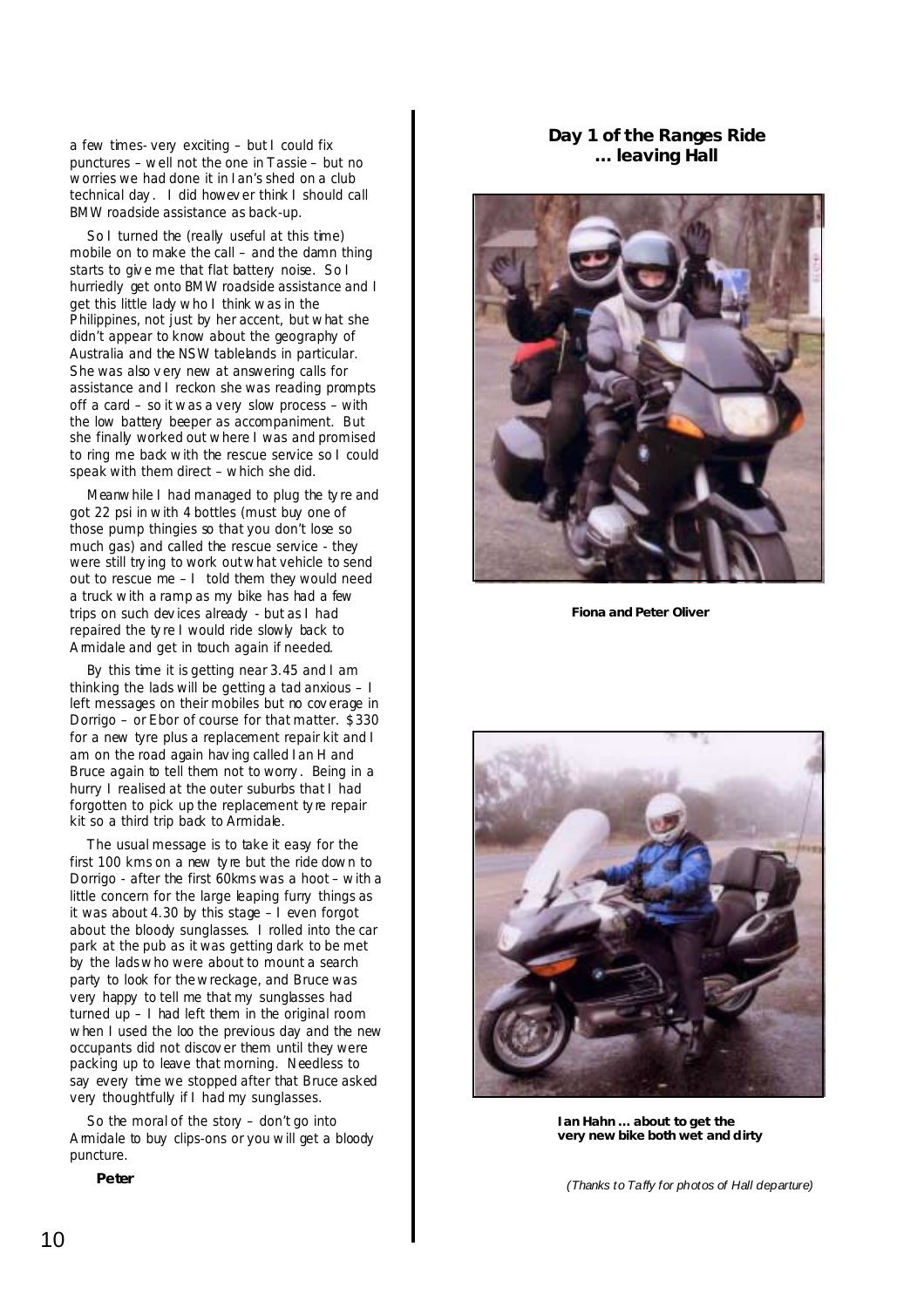# Pancing With Clouds'

## By Olaf Moon

**September's 'alternative breakfast' was to the Paragon Café in Goulburn, followed up with a ride to the Thirlmere Railway Museum.** 

## **Olaf describes what turned out to be a very eventful day.**

Sometimes, when you roll out of bed on a blue-sky day, there is little portent of what is to come. The Saturday "airheads" ride was nominally headed to Harden at 10am, but flight took to fancy and the three riders stopped in Booroowa at the fabled but rarely visited Clock Café (at the top end of the main street on the right). Ullie, a printmaker from Q ueensland of indeterminate age, inv ited herself along on her black 650 GS with Peter and I, after simply catching site of BMW bikes at the petrol station. As we rode clouds built into huge impressive stacks, tempting me to slow to a crawl just to ogle their purple splendour, but we managed to dodge most of the rain to the lunch stop and were barely dampened on the way home. The rabbit pie and salad were good enough to return to, another day .

Those same clouds were a little more distinct on Sunday morning, but that did not deter six riders and two pillions from saddling up at the Red Rooster for the "monthly special ride" to Goulburn v ia Tarago and mega-breakfasts at the infamous Paragon Café, complete with golden gilt work, and glass. I'm sure I ate breakfast for two, a good thing as it turned out, for lunch would not be had until mid afternoon.

Riders on three bikes decided to continue on towards Thirlmere, a train station and village on the south-western edge of Picton and a few kilometres to the west of the Hume. Ray was in the lead, plus David and Sue and my self as the third. Luckily, all of us were set up with UHF CB radio, which was to prove quite useful as the day progressed. Ray took us on a superb ride through one small v illage after another, with less than 3 kilometres on the Hume Freeway itself.

The weather became more and more atmospheric, with the clouds from yesterday building progressively higher, upwards of 20,000 feet. Those with a pilot background (Ray) or sailing bent (O laf) were automatically picking up the electric weather conditions in the NW, but they were soon apparent to all travellers. The clouds packed up like huge piles of marshmallows, with blue sky and sun surrounding them. At one point, we had a fine shower of rain, with warm sun - together! A cross the distant ranges, squalls were passing through with their blackened heads hanging as dark curtains, but our wandering trail seemed to dance around them all morning, with merely a few drops raining down through the first half of the day. Sometimes we chased the clouds up a valley and at others, they came across the plain and closed in upon us.

We arriv ed at the Thirlmere Railway Museum in warm sunshine, paid our \$10 and wandered around the hundreds of steam engines and carriages, most of which were open. It was a popular spot on Fathers' Day, with parents photographing their kids clambering on engines and burrowing in the coal dust. We took a few too. For the nostalgic it is quite a place, with acres of tin sheds covering the rarer models. The largest is a Garrat articulated steam engine weighing 263 tons and hav ing eight driv ing wheels down to a tiny "Thomas" engine. A snapshot of some of the collection can be found on their website at www.nswrtm.org.

Most of us phoned our fathers from here, all of whom seemed particularly interested in this train museum that they had not even heard of, but now planned to v isit. There are also steam train rides from this site, but we did not arrive early enough to take the seventy -minute trip.

We rode out, minutes ahead of the next squall, and headed for Berrima. Passing through Mossv ale and Berrima was a trip back in time for each of us who had travelled this way on the old Hume Highway , probably 20 years before. A few kilometres down the road at Berrima, we stopped for coffee and raisin toast. This proved to be a well-timed decision, as the heavens finally opened and a deluge crashed onto the tin roof of the café  $-$  a peaceful and reassuring sound when you're inside!

This was a pre-cursor to a series of showers that followed, and would end up with snow and hail at Marulan. We carefully dressed in our full wet weather gear including jacket liners, over pants, neck gaiters and gauntlets and sallied forth into a maelstrom. The road was like a wild hog, black, oiled, slick and filthy. C ounter steering into corners was undertaken with all the finesse I could muster, as the front ty re squirmed on the road, and visibility dropped to semi-darkness at 4pm. Street lights came on an hour ahead of their time as we headed out of town.

Strangely enough, we all seemed to feel fine. "Fine" is relativ e to expectations I suspect. Hav ing joined the elements well prepared, we were quite dry and warm, although trav ellers at the Marulan truck-stop thought we were totally mad as we pulled in for fuel. "It's snowing just up the road" one man told me. "Watch for the four car pileup about five k's up," said one woman.

Sunday driv ers on the highway were just insane. A t 110 km per hour, I was being overtaken by any thing with a motor, from semi-trailers and buses to utes and minis. Clearly there had been some drunken ute-fest in Sydney. By mutual agreement we upped our speed to about 120Km/ hour to maintain consistency with the general traffic. I followed Ray 's single tail-light. Water fishtailed from his rear wheel, like from the rudder of a planing yacht. A round his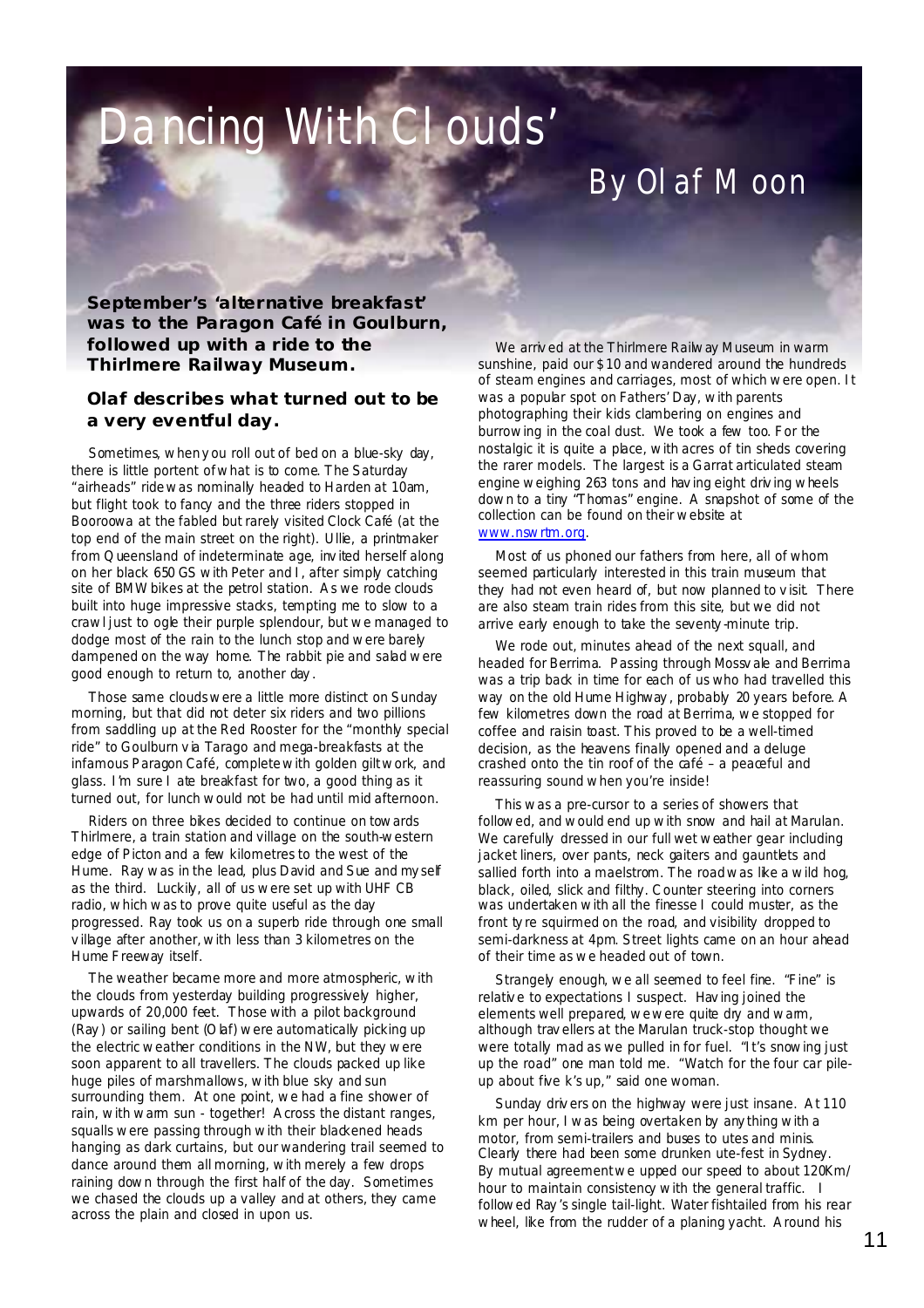## 'Dancing With Clouds'

machine a halo of foam and spray enveloped him, augmented by the huge wash from semi-trailers.

In an attempt to improve my visibility , I lowered my bike screen to allow the wind to clear the rain from the helmet v isor, but also in a desperate attempt to protect my CB radio propped up on the dashboard. Ray's radio, mounted on the rear of his bike and covered by a plastic bag, drowned soon after Marulan, and Dav id's was not far behind I guess.

At this point, things started to get v ery weird. The sky was black as the ace of spades with huge rain curtains threatening from ev ery side. A mass of red and blue flashing lights heralded the first accident ahead – a bunch of vehicles in the mid line, a BMW car stoved into the screen and cops everywhere. A sixty -series Landrover passed me

on the inside, with a young child playing his Gameboy v isible through the rear window. Fifteen minutes later, we crawled to a stop, to find the same vehicle on its roof on the verge and camping gear spread over a hundred metres. An A my convoy had stopped to help the kids, who by this time were out ly ing on the embankment under blankets and tarps (and who appeared to be dazed but otherwise fine). Dozens were helping so we pressed on, passing the snow and hail that gav e the roadside a very clear definition.

The rain nev er let up, so I waved goodbye to Ray on Yarra Glen and headed home, very carefully around those wet roundabouts. I reflected on a great weekend's riding – 750 km of it plus some well learnt lessons in rough weather trav el. But those rolled cars haunted us through the night – there but for the grace of God go I.



## The Vice Report

There is nev er a good time for a puncture. Mine happened on the second last day of the Ranges Ride (the only really wet day ) about 25 kms from Stanthorpe heading towards the NSW border at Wallangarra. I was cruising along at around the speed limit being buffeted with wind and spray as the semis also travelling at around the speed limit rocketed past heading north. On a straight section of road with the verge just wide enough for the centre stand between the drain and the road I experienced that sinking feeling. The back of the bike got all soft and began to wander. I rolled off the throttle desperately searching for a suitable run off where I could tend to the problem. No such luck.

Perched on the verge between the edge of the bitumen and the drain I applied the centre stand. One look revealed that the rear ty re was in need of a repair. Of course I had a puncture repair kit, doesn't every one? Got that out and began to search for the puncture hole. The trucks continued to rocket past and I soon realized I need to have things cov ered or I would be chasing them everywhere each time a truck went past. The rain has eased off by this time but ev ery thing was wet including me.

Whatev er had caused the puncture was no longer in the ty re. I followed the diagrams on the instructions (in sev eral other languages excluding English) and used the reaming tool to clean the hole. Selected a widget fitted it to the tool and attempted to apply the glue. Seems this stuff has a limited shelf life and mine had expired. The first widget failed and it appeared that perhaps the glue was necessary to get the widget into the hole. I applied some liquid soap and the second widget worked. A bout then Dave A rton turned up and prov ided his glue.

Three or four cy linders later and there was about 22 psi in the ty re. Must remember to ensure my ty re gauge is packed next trip. Off to Wallangarra and some more air saw us safely albeit very wet to Glen Innes. Next morning dawned clear but frosty and my ty re had that same sinking look about it. With no likelihood of a replacement tyre in the town (the Yamaha dealer was not interested in talking to us) I had the ty re plugged by the local tyre dealer. By Tamworth there were no signs of a problem so checked with the motorcy cle shop and was surprised to learn that the plugs were commonly used.

After a long day I arriv ed home and settled in for dinner and a glass of wine and began to recount my experiences of the last two weeks. There were two other punctures both of which resulted in new ty res so I didn't feel too bad. I hav e since replaced my repair kit, purchased some widgets and some gas bottles and am now just looking for the glue. Prices vary for the kits with Rolfe being very competitiv ely priced.

On the O xley highway from Walcha to Port Macquarie I came upon one of those winding road signs. This one said 88 kms of winding road.

So many roads and so little time.

#### **Colin Ward**

PS I can do a deal on a pannier with a porthole.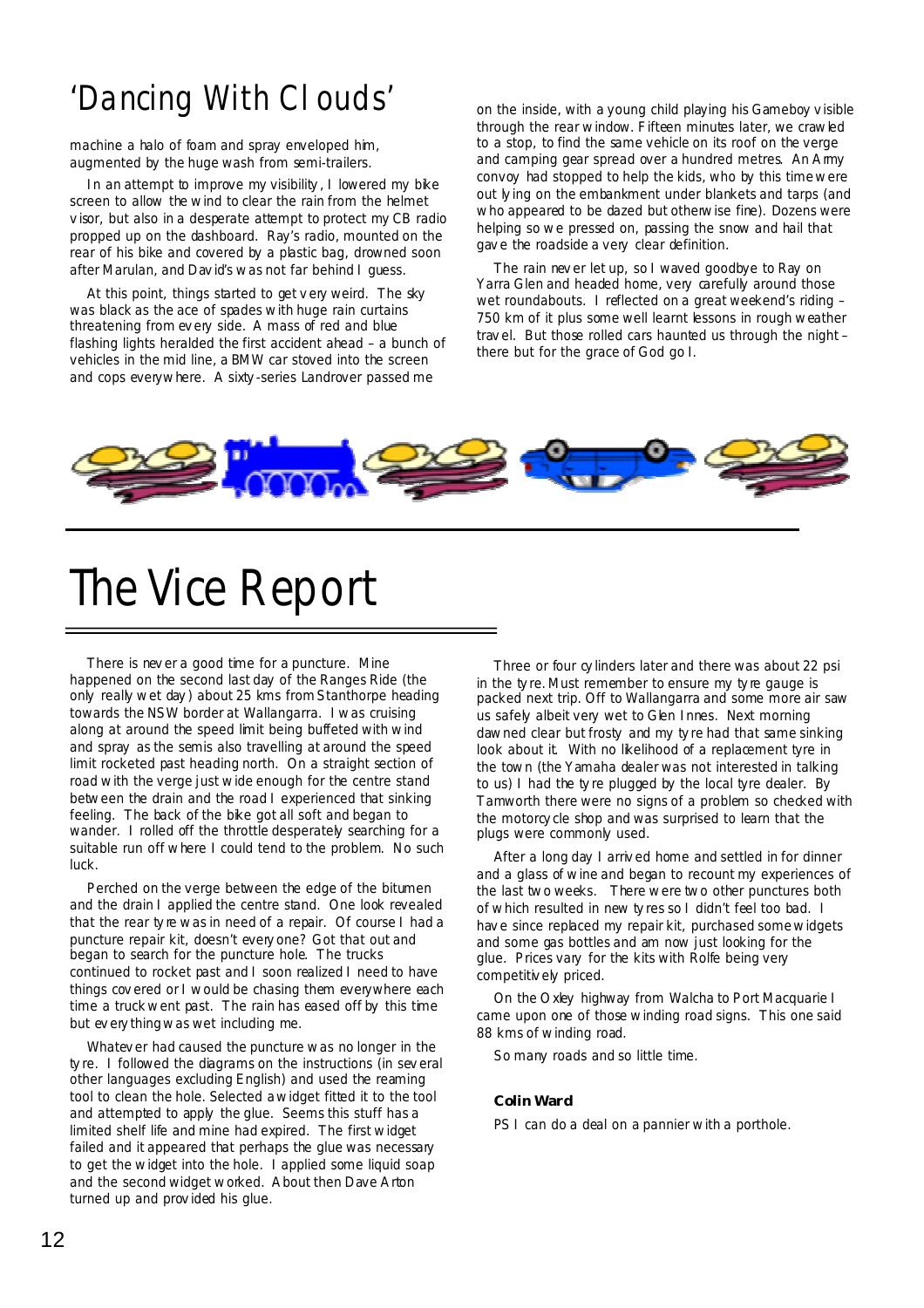# 'Bike to Bike Comms' - Part 1



## **In the first of two articles, Ray Coxon, our technical ace on all things electronic, writes about bike to bike communications.**

## **What is it?**

In the August 2004 issue, I discussed some aspects of rider-to-pillion communications and this month is about communication between motorcy cles. Now, clearly this means two-way radios on each motorcy cle with the earphones and microphones wired into our helmets. I don't want to know about telepathy, hand-held radios, hand held microphones and the like.

Now the two freely and cheaply available ty pes of radios av ailable for this purpose are the two-way CB radio and the mobile phone. Both these radios have their adv antages and disadv antages.

#### **Two-way radio**

The two-way radio is an open channel form of communication, meaning that when you talk, every one listening on that channel will hear you, whether y ou or they want to or not. Sort of like yelling across a crowded room.



You have no priv acy and every one can

hear what you are say ing. This is good if it is something you want all to hear, but bad if it is something embarrassing or priv ate you only want one person to hear.

Assuming a helmet wired with earphones and a microphone, all you have to do to talk is press a button on the handlebar to converse with someone. For two of more people to talk between motorcy cles they will all have to hav e agreed on and set their radios on a specific channel.

Two-way radio is essentially limited to line-of-sight signals. This is not strictly true (especially with 27 Meg CB) but y ou can buy a book on radio theory if you want a more scientific explanation. Suffice to say for practical purposes, two-way radios communicate line-of-sight, which means loosely that if you could see someone with a telescope you could talk to them. You can't talk if there is any thing substantial between the transmitter and the receiv er, like mountains or the curvature of the earth.

## **Mobile phone**

Mobile phones are point-to-point communication like the telephone that they are pretending to be.

Now the big problem with cellular phones as they currently exist is that they can only communicate with a cell.

This means that your phone needs to have line-of-sight communications with a nearby transmitting and receiving

station belonging to your prov ider (one belonging to another prov ider won't do). The person you wish to talk to must also hav e a line-of-sight communications with a nearby transmitting and receiv ing station belonging to their prov ider. Then and only then can you talk with that other person.

Once you have communications with your cell however, you can now talk to any telephone in the world. Possibly y ou may not be able to contact the guy on the K1200RS three bike-lengths in front of y ou if he is using another phone carrier.

Operating a mobile phone on a motorcy cle is probably far too complex to be safe in any thing but freeway conditions.

> Fumbling for small buttons is not practical while wearing the armoured gloves essential for motorcy cle operation. A lso taking your eyes off the road to read very small screens is not conducive to a long life. I suspect that answering a call would be all that can be managed safely and that any thing more complex would inv olve stopping.

Like a phone however, you can only talk to one person at a time. Telling three or four bikes that you are stopping for a pee would involve

that many phone calls, and ev en using speed dialling, that is a lot of attention that is not on the road.

Now in theory, I guess you could have conference line hook ups between multiple phones while riding but I am not going there either.

## **Which is best?**

The two-way radio is the only game in town for motorcy clists who want to talk to other people riding with them.

I think that for more than two people in a group, mobile phones are not practical for Bike-to-Bike communications. Not impossible, but probably dangerous and definitely using the wrong tool for the job.

## **Some Wisdom**

I have been riding and using radio (in aircraft) since the mid sixties. While I don't pretend to have all the answers to ev ery thing, I have learned a few things that may be worth thinking about.

You have two ears and one mouth. You should listen and speak in that 2:1 ratio. It is especially important when communicating between riders (the persons in control of the motorcy cles). If y ou don't have anything to say , just listen.

In flying we have an axiom "Aviate, Navigate, and Communicate" in that priority . This means that if you are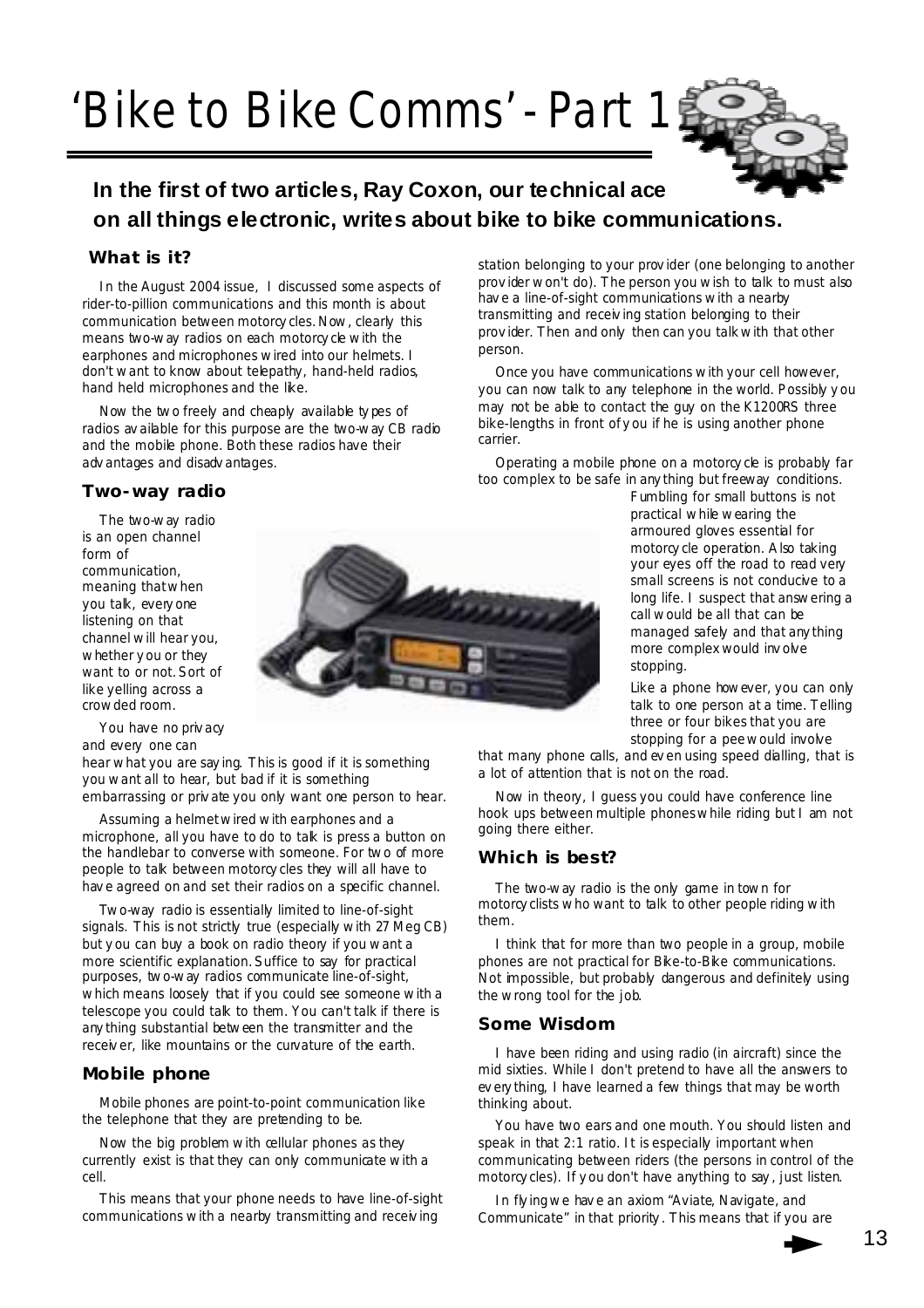## 'Bike to Bike Comms'

busy , make sure that you are stable (not about to fall ov er), and if you have some spare brainpower, check that you are not about to hit something, and only after y ou have sorted both those aspects, then you talk on the radio. Many an aircraft has crashed while the pilot was busy talking about the problem instead of fixing it. The parallels with using a two-way radio while riding a motorcy cle are fairly clear.

Less critical but useful adv ice if y ou are not to be a complete dork: "Please put brain into gear before engaging the microphone switch."

## **Do you really want to do that?**

The simplest solution I can offer to the Bike-to-Bike communication problem is to ask yourself if you really want to talk to any one while you are riding. For reasons of safety , or just because you value that time where no one can bother you, y ou may just decide you would rather stick pins in your eyes that have a two-way on the motorcy cle. Technology problem solv ed in the simplest

and cheapest way – just don't do it! I have noticed that there are many people in motorcy cling that want to tell others how to ride. This can be how fast, how close or just how to do it better. Don't install Bike-to-Bike communications on y our bike if you have someone like this around y ou.

If you are new to motorcy cling or new to two-way radio and especially if new y ou are new to both, I recommend that y ou don't have Bike-to-Bike communications. Your life depends on you riding within your limits for the conditions and y our level of fatigue. O nly you can make those judgements.

Also some people just like the sound of their own voice and will talk continuously . Before you fit a two-way radio, be sure that you want all that in y our helmet with y ou.

## **What are the options**

If you decide to ignore the last few paragraphs and fit a two-way radio anyway, then we should discuss some of the issues around what sort of radio and what sort of installation. There are four main areas of discussion that seem obvious to me:

- 1. The ty pe of radio?
- 2. How big a transmitter?
- 3. How you will transmit?
- 4. What sort of installation?

## **Type of Radio**

The two-way radio can be either 27 Meg CB or UHF CB. It can be a hand-held or designed for in-car mounting. It can be a budget model or it can be a full-blown model with scanning, coded squelch lifting, SSB (27 Meg only) and some even have remote control panels.

My recommendation is go for the smallest, cheapest and simplest you can find. There is not a lot of spare room for equipment on a motorcy cle so small and simple works best. A lso there is not much opportunity for messing with little buttons and controls anyway, what with bitumen-proof glov es on and a need to pay attention to the road at all times.

The 27 Meg CB units were the only radio used a few years ago and in clubs like Ulysses is still the norm. In the Canberra Club, we are about 50/50 at the moment with most of the new units being UHF CB.

## **27 Meg CB**

27 Megahertz AM band with optional Single Side Band (SSB) was the original CB that arrived in the 1970s as the first 40 C hannel CB radio. The history of this part of the frequency band was that it was a largely unwanted segment and was therefore allocated to private marine (small boats) radio-controlled models and CB. It was unwanted because

it was an unreliable and noisy part of the spectrum and therefore not much use for commercial or military communications.

The 27 Meg CB has longer range than the UHF CB and is quite unreliable in the sense that it can often get very long range in the right atmospheric conditions. Calls from Sy dney to New Zealand or A delaide are common when 'skip' is on. It also tends to be noisy with a lower quality of voice reproduction.

It is still in widespread use in A ustralia although there are only a few models available these days. The UHF CB has taken over most of the market ov er the last 10 years.

## **UHF CB**

The UHF CB is more predictable part of the frequency band with better quality of v oice reproduction and more predictable range. The range is pretty much line-of-sight, but tends to be pretty good quality up to when it drops out: it is either there or it is not.

UHF also has 40 channels and is well supported by repeater stations on high mountains in most areas in most of the populated parts of Australia. These repeaters largely make up for the limitations of range but you have to know how to use them. The repeaters are on the lower channels from 1 to 8 and use the higher channels 31 to 38 as well. It is better to avoid these channels for Bike-to-Bike use unless someone really knows what they are doing. Some of the budget models of UHF CB may not be wired to use these Duplex channels.

Many low-priced UHF CB radios now have scanning and coded squelch lifting facilities but I don't see them as much use for Bike-to-Bike usage. The scanning facility sets the receiv er to 'scan' quickly through all 40 channels (or on better models, just the few that you are interested in) and locks onto any that are transmitting.

The coded squelch lifting only allows enables the receiver to hear calls made from a transmitter that has the secret code. This is used means you don't hav e to listen to all the kids swearing and will only hear your mates when they talk. It sounds great (and is) but it is limited by the fact that not ev ery body has the coded facility and it gets confusing on a channel with lots of other traffic. Common sense and manners require that you listen to the channel for a few

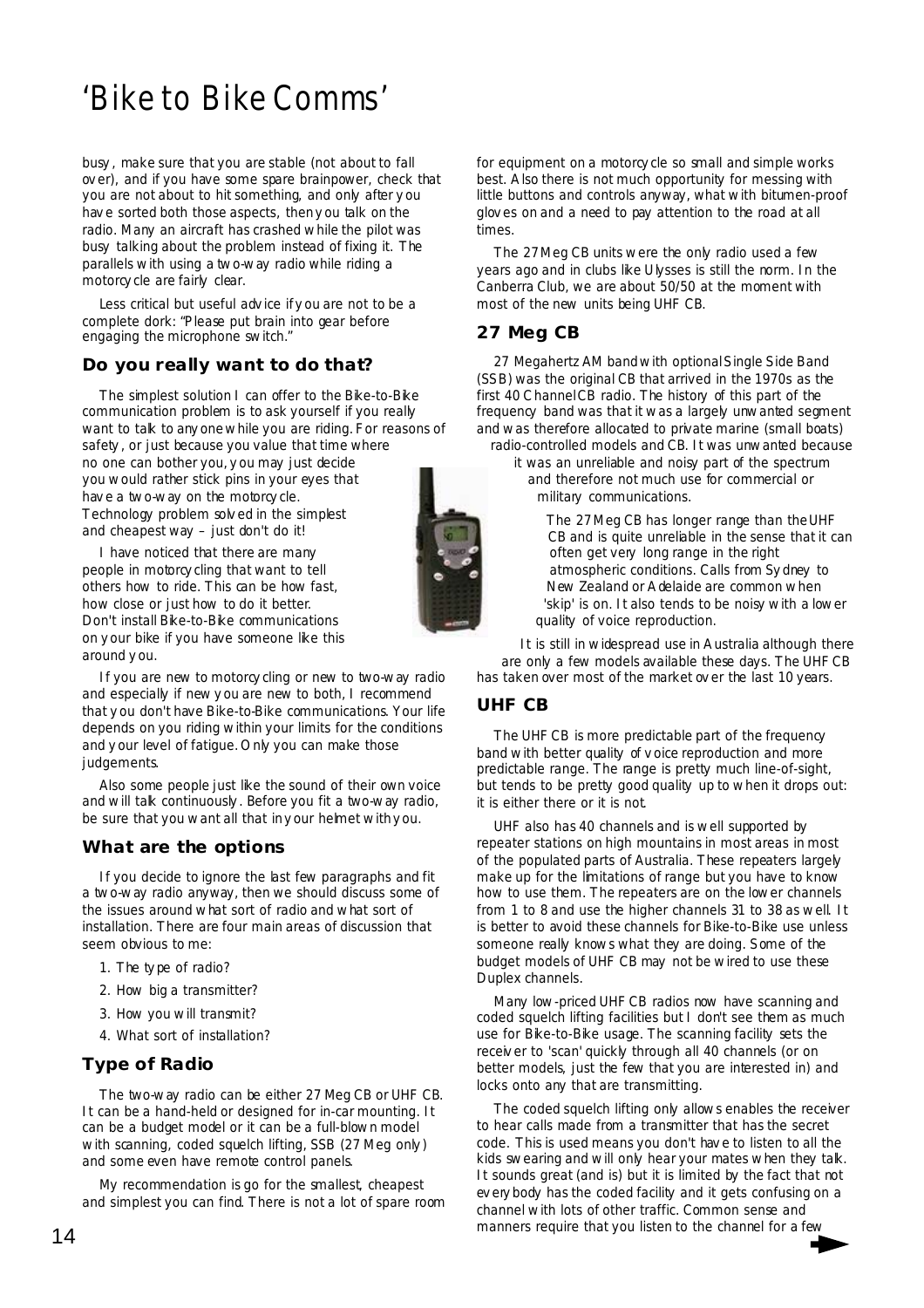## 'Bike to Bike Comms'

seconds before transmitting to ensure the channel is clear. If a conversation is in progress, you keep quiet and wait your turn. With coded squelch lifting y ou won't hear if y ou are talking over another station. Not much opportunity for messing with little buttons and controls anyway, what with bitumen-proof gloves on and a need to pay attention to the road at all times.

## **How Big**

The eternal male view point that 'size matters' is inappropriate here. By size I am referring to the power output of the radio transmitter. Typically the outputs for these sort of radios is half a Watt, 2 Watts or 5 Watts. My preference is the smallest of these, half a Watt, with 2 Watts as a maximum. The reason is nothing to do with power or transmitters, but the receivers.

Ty pically, we are talking when quite close to each other. If we have to large a transmitter, then we overpower the receiv er and it can result in such poor quality that we can't understand what was said. (Technically, the AGC in the low budget radios we are likely to be using may not manage.) Low power means that we may not be able to talk long distances but that is not the main point of Bike-to-Bike. If we want to be able to talk to stations at long distances, then we are talking about a mobile communications setup and not Bike-to-Bike, which is another subject with quite different equipment.

*In the final part next month —transmitting, installation and the future.* 



## ACTBMWMCC Merchandise

 The Club has for sale a range of good quality clothing (embroidered with the club logo—as at right) at v ery reasonable prices. Come along to the next club meeting to see the sample range. You can also purchase or place y our order (cash or cheques only) at the meeting with Louise C oxon, our Merchandising Officer. O rders can be collected at the next meeting.



| Polar fleece zip jacket (mens or womens available)    | Black, navy or red                          | \$45 |
|-------------------------------------------------------|---------------------------------------------|------|
| Polar fleece contrast vest (unisex)                   | Black/red, black/gold, black/grey, navy/red | \$40 |
| Long sleeve denim shirt (unisex)                      | King Gee medium blue all cotton             | \$35 |
| Long sleeve chambray shirt (mens or womens available) | Light blue all cotton                       | \$48 |
| Mens rugby top                                        | Navy with denim collar                      | \$42 |
| Ladies rugby top                                      | Navy or red with white collar               | \$30 |
| Short sleeve polo shirt (unisex)                      | Black, charcoal or navy with contrast trim  | \$35 |
| Thinsulate beanie                                     | Black or navy                               | \$25 |
| Neck warmer                                           | Black or navy                               | \$20 |

**In response to many requests we now have a new peaked cap with club logo for \$20.** 

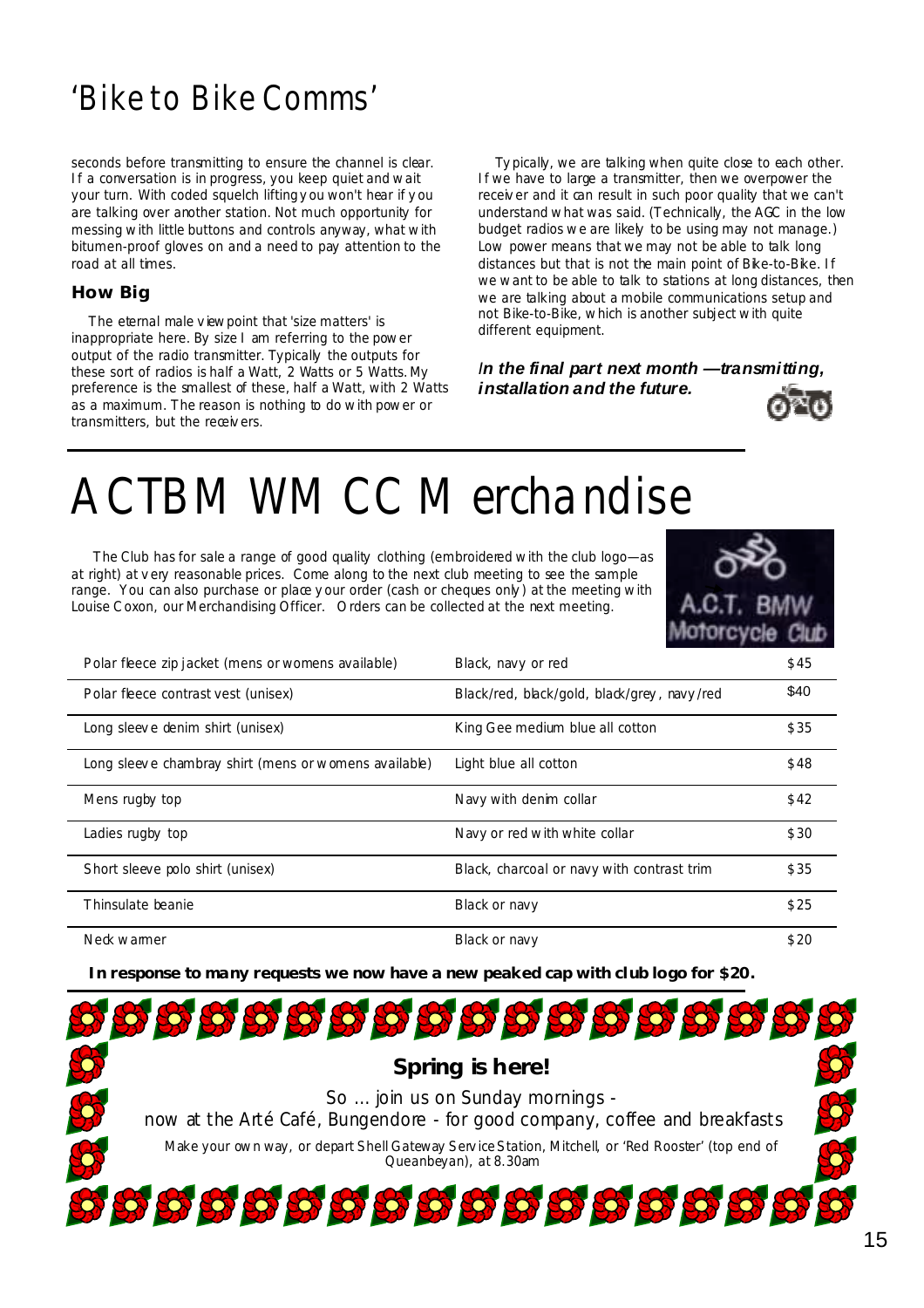



## August 2004

Warm greetings to all club members,

## *Latest News*

Although it doesn't do much for the enjoyment of motorcycling, it's been great to see a bit more rain every now and then – and I know that a bit of the wet stuff doesn't deter our dedicated BMW riders! We hope everyone is happy and healthy and dodging those winter bugs. A bit of news from your local dealer...

## K 1200 Staff Change

It is with great regret that I must announce that our Sales Manager Stephen Littlehales is leaving Rolfe Classic. Steve has made a great contribution to our company, but is now leaving to pursue a different career. We wish him all the best!

Some of you may have met Rob Jones during your visits to the dealership. Although Rob has not been with us for all that long, he has excelled in all aspects of the business, and has especially impressed us with his efficient and caring customer service. With Steve's departure, Rob will be taking over the main role in BMW Motorrad – a role in which we know he will excel. Rob has been riding motorcycles around the farm since he was in nappies and his father is actually a club member; as well as being the proud owner of a new R1200GS! I am sure that you will all make Rob feel welcome in his new role, and I know that he is looking forward to establishing a great relationship with the club.

## Winter Riding

With winter's icy tendrils well and truly finding its way into most of our bones, it might be time to check out the latest range of Riderwear. Keep all your bits nice and warm!



Rolfe Motor Corporation No1 Pty Ltd A.C.N. 008 629 436

> 2 Botany St Phillip ACT 2606

Telephone Telephone (02) 6208 4111

Facsimile Facsimile (02) 6208 4112

Service Telephone (02) 6208 4144

Service Facsimile (02) 6208 4123

Parts Telephone (02) 6208 4155

Parts Facsimile (02) 6208 4123

Dealer Principal Brian Joseph

## **Demonstrators**

We currently have demonstrators covering almost all of the available models in the BMW Motorrad range. Don't forget that we also turn these bikes over on a regular basis and are always happy to help you save some \$\$ on a low kilometer demonstrator. Current exdemonstrators include the R1200C Montauk, Scarver, K1200GT and R1150R Rockster just to name a few..

Regards and good riding!

Greg Newman and the team at Rolfe Classic BMW Motorrad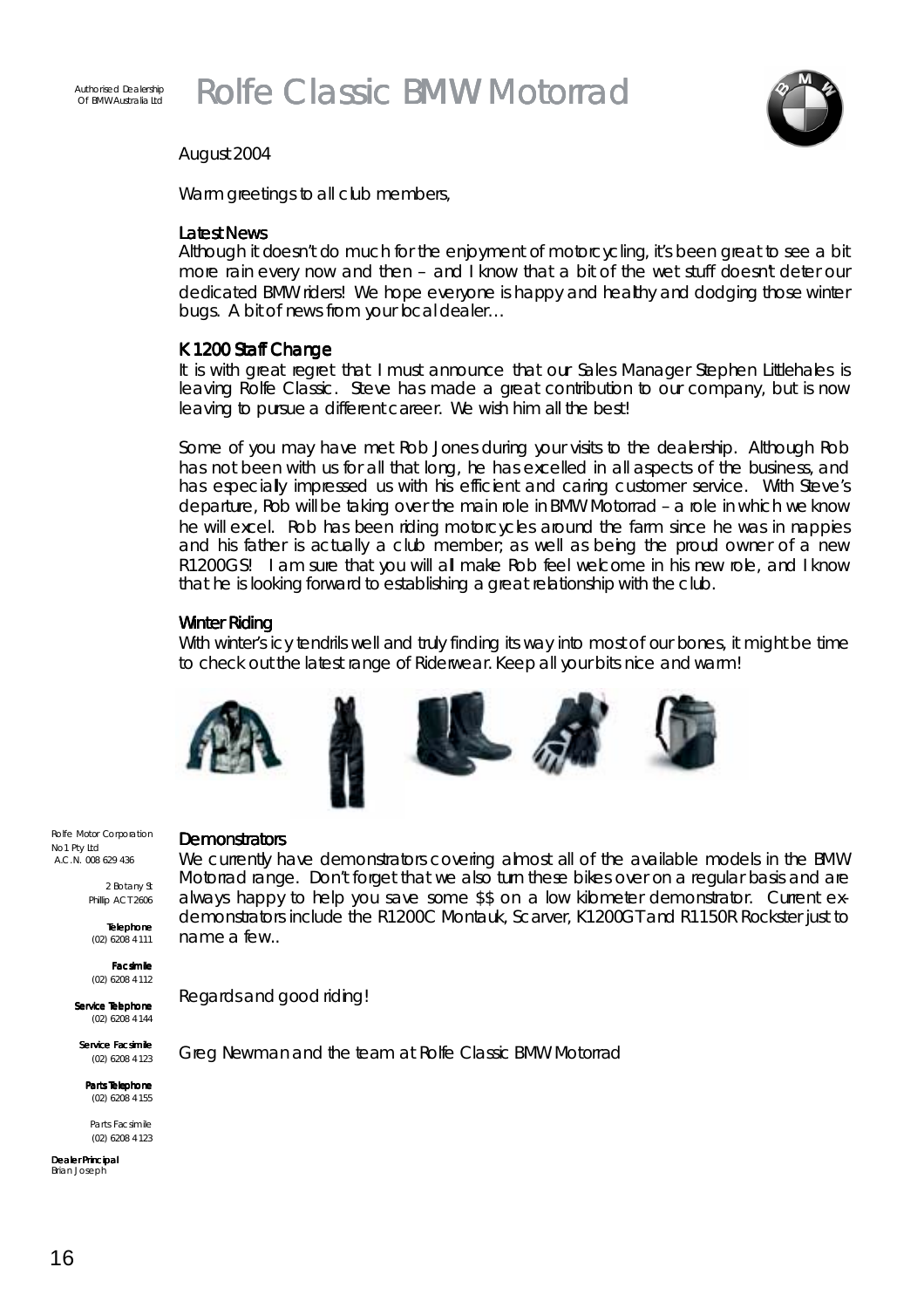# Gravel Surfing Stuff

I have been a bit slack with my gravel surfing reports over the last few months as I had my week away in A ugust for the Off Centre Rally to plan and I wasn't getting much riding in to report on before that.

The Off Centre Rally went well with ov er 200 riders turning up in Innamincka in South Australia for the event. The next one will be held at Gasgoine Junction in Western A ustralia - about 200kms inland from Carnarv on.

The injury toll this time was pretty low with only one injury on the way to the rally that required hospitalisation (broken ankle). There were a couple of offs on the way home but I haven't heard of any major injuries.

Riding out in the desert country is an amazing experience. The sheer vastness of this country has to be seen to be believed and contrary to what many people believ e, there is an amazing range of vegetation and many changes of terrain, it is not just any empty space.

With a few club members hav ing trav elled out that way recently, I have receiv ed a fair amount of interest in future trips.

I am keen to get out that way again and we can do something next year or wait until the 2006 Off Centre Rally and plan a longer trip.

We could do an easy trip to Innamincka and back in 5 or 6 days, or take a couple of weeks and include Birdsv ille and the Flinders Ranges.

It would be nice to have some 4WD drive support so we could travel lighter which might suit less experienced riders and also allow the more experienced riders to tackle some more challenging roads.

Give it some thought so we can start planning.

## **COMING EVENTS:**

## **September 25/26: Bermagui**

Annual get together with the NSW Touring club. There will be a grav el surfing route organised.

## ∗ **October 23/24: Kosciuszko Rally**

Held at Geehi between Khancoban and Thredbo.

Gravel surfing ride through **Brindabellas** 

- rest of route to be decided.

Contact me on **0407 415 294**  or

upsidedowngreg@y ahoo.com.au if y ou want any information about these rides.

## **Upsidedown Greg**

**Another outback gate**

**Barry Thompson, ACT Regional R ide Coordinator with the BMW Touring Club of NSW has sent in a warning story for GS riders**.

 "I was riding my R 1150GS on the dirt, one up, with full prel oad set on the BMW rear shock, and didn't notice any big bumps. However, my mudguard broke off at the mounting bolts, and jammed in front of the back wheel, bending off the rear brake line and dumping all the r ear brake fl uid over my back tyre. I had to press on without a rear brake. T he down hill, off-camber hairpi ns were a worr y, with me having to hol d moderate front wheel braking all the way around these tight corners (yes, I know you shouldn't, but the high first gear on the R1150GS is also a problem for these tracks, in that there is i nsufficient engine braki ng). *(Agreed: Ed.)*

The mudguard must have j ammed up against the ducktail and broke off. The Canberra BMW deal er, Rolfe's, l ooked at it, and measured the outside di ameter of my Michelin 140/80 17 at 67 cm and the outside di ameter of the Conti nental TKC 150/70 17 at 64 cm on a new GS, and sai d that the extra 3 cm of a non-standard tyre was the reason.

I bought the Michelin 140/80 because the standard C ontinental TKC 150/70 ar e worn illegal (and useless) after 4000 kms ever y tyr e (30 % dirt riding). I had asked about profile and clearance when I bought the Michelin 140/80 17 fr om Joe's, and they said there was ver y little difference between the 140/80 and the 150/70. I calcul ate that 80% of 140 mm = 112 mm, and 70% of 150 mm = 105 mm, i.e. an extra  $7 \text{ mm} + 7 \text{ mm} = 14 \text{ mm}$  in profile. T his is 1.4 cm, and not 3 cm as " measured" by Rolfe's.

Everyone shoul d note that BMW takes no responsi bility at all whenever you change something from standard."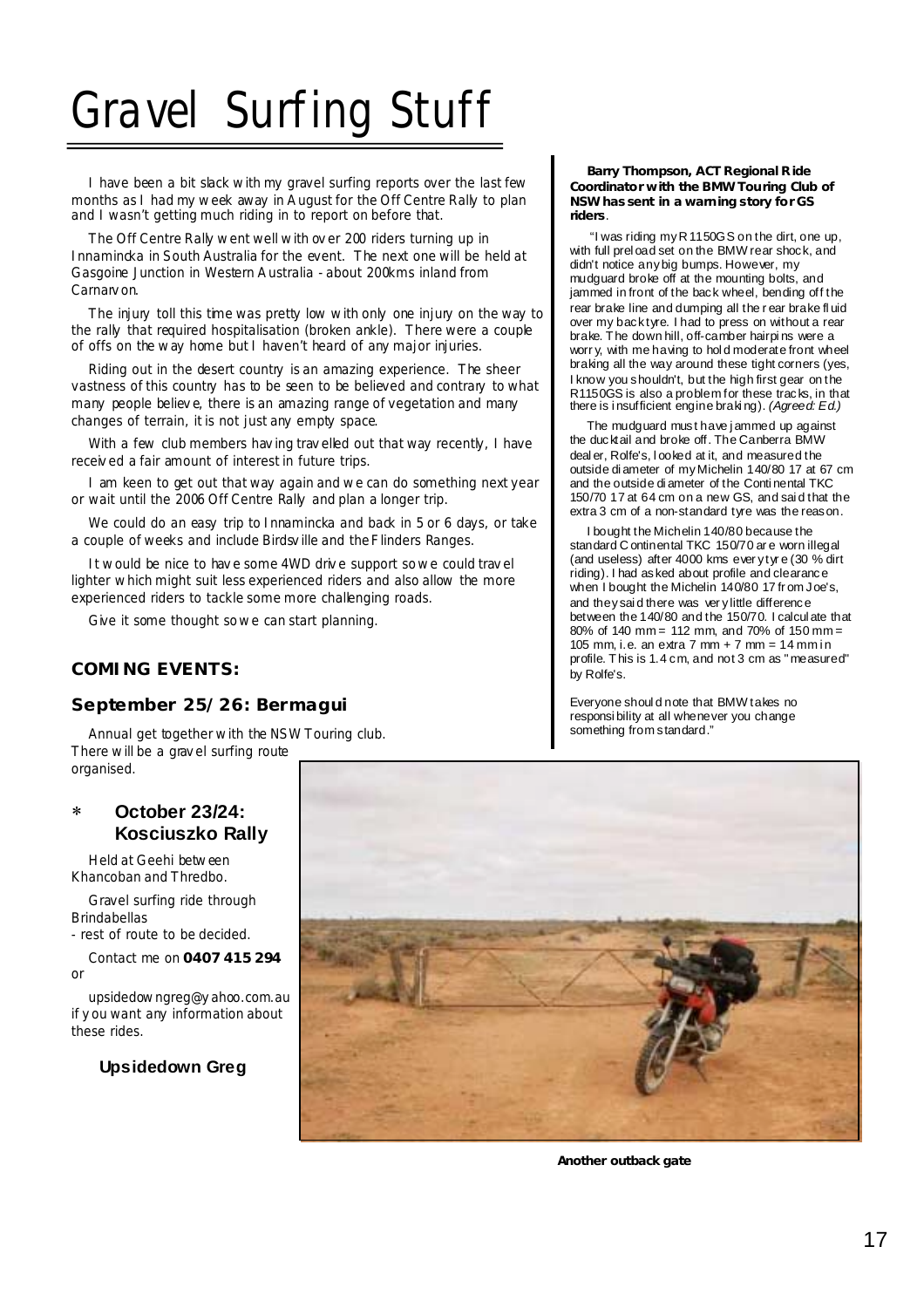

**Greg Barber, our intrepid upsidedown gravel surfer goes "Off Centre"** 

In early August I set off on a short trip into the desert country of Australia attempting to follow in the footsteps of that great A ussie explorer, Fred Pensko (see article in Sept club mag). Lord Pensko had set forth on his great epic in search of photos with which to win TJ's Touring competition. I was merely heading to Innamincka to attend the Off Centre Rally.

The Off Centre Rally is perhaps Australia's most infamous motorcy cle rally. First established in 1984, it is held every two years in remote places, with the simple rule that the v enue must hav e at least 200kms of dirt road access and a pub. The remoteness is deliberate to keep away latte drinkers, Harley riders and other assorted wankers. Road conditions are usually rough and variable. The 2002 rally held at Urandangie in Q ID, resulted in at least 6 major offs with all those suffering broken collarbones as well as other injuries, and most of them requiring Royal Flying Doctor Serv ice evacuation. This year's rally promised to be a fun trip.

I had planned on travelling alone but at the last minute Roy Ward (R1150GS-Adv) decided to join me. Our plan was to travel to the Flinders Ranges, then onto Birdsville, and back to Innamincka, before coming home through Cameron Corner and Tibooburra.

On a cold day we headed out through Yass and Harden to Temora where we made our first stop. I hate to say it but we stopped for coffee. Only about 250kms into the trip and already we were stopping for coffee. What an embarrassment !! If we continued like this we would be checking out antique/arts/crafts shops as well, and only doing 300km per day. Fortunately we soon regained our senses and got back on the bikes. There would only be one coffee stop on the trip and that was one too many, but we were bloody cold at the time.

Rain showers in the Hillston area caused a few problems for us as we had to backtrack to find dry roads. We eventually decided to try 50kms of dirt road between Gunbar and Booligal. It looked pretty good and it would sav e us over 100kms.

As it turned out most of the road was okay but a 1 kilometre stretch in the middle bought us undone. This stretch of road didn't look any different to the rest of the road but it certainly was wetter (read muddier) once y ou got onto it. I was leading and travelling at a good touring speed when suddenly my front and rear wheels simultaneously started moving around on me. I managed to bring the bike safely to a stand-still before looking over my shoulder to

see how Roy was doing and saw his bike was on the ground.

For those of you who have not experienced a sticky mud road the sequence goes something like this. Firstly the mud sticks to y our tyres, filling the grip and turning them into slicks. As the mud builds on the ty res the rear starts to lose traction and at the same time the front wheel jams against the mud guard due to the volume of mud sticking to the ty re. So now you are riding on a slippery road, with slick ty res, no drive and a jammed front wheel. Things start to get interesting. It takes a lot of skill and a lot more luck to keep the bike upright if you hit one of these patches at speed. O n this occasion I had enough luck but Roy didn't. Roy and I took about an

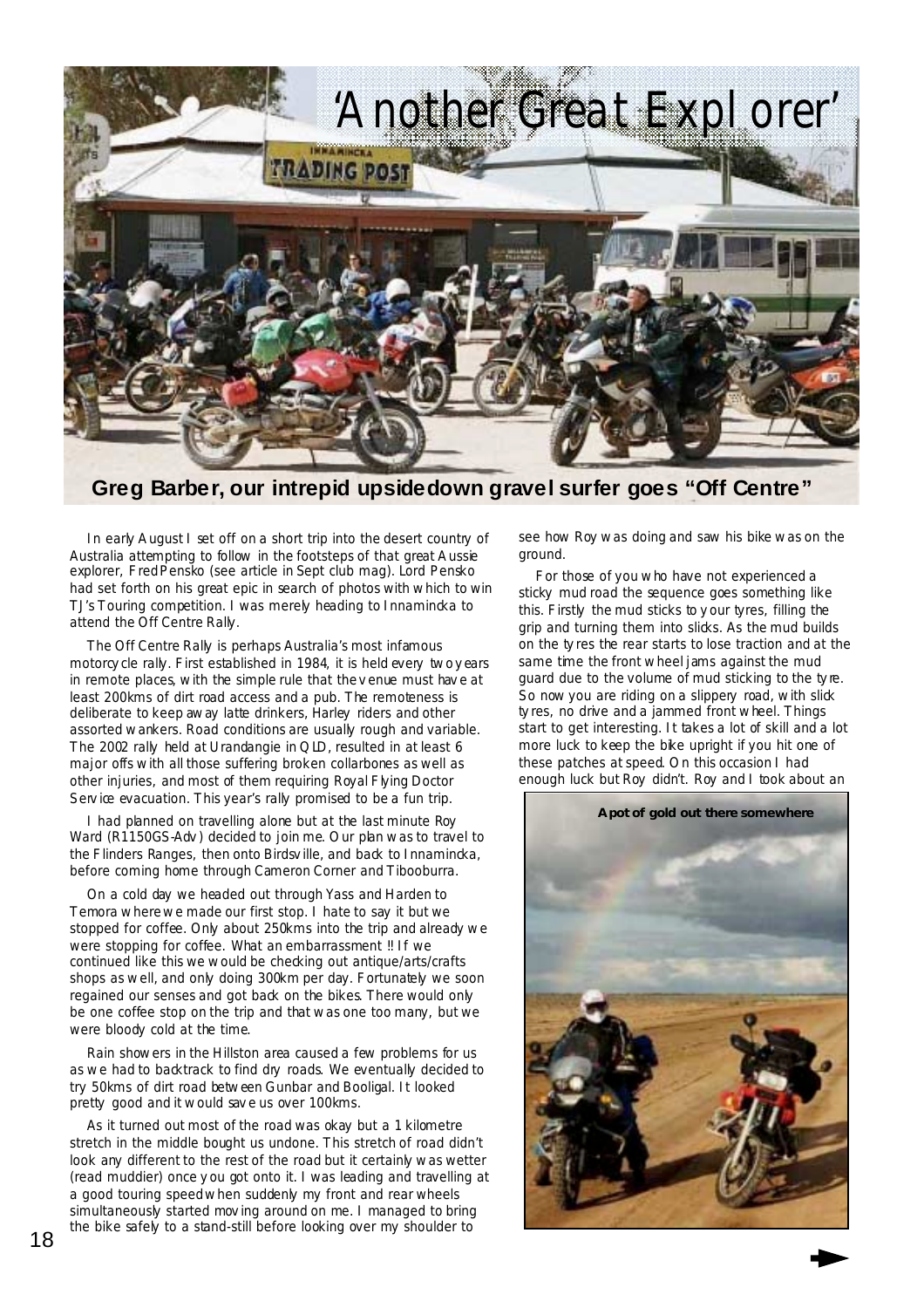## 'Another Great Explorer'

hour to trav el the 1 kilometre of this section of road. Roy had been shaken by his fall and the next day decided that he had too much money inv ested in his bike to risk it in unknown conditions ahead of us, and he headed for home once we got to Broken Hill.

Apart from 200kms of unsealed road between Ivanhoe to Menindee, there were just mundane sealed transport sections until I reached Yunta, a small town 200kms south west of Broken Hill on the road to Adelaide.

Here I turned off and headed for the Flinders Ranges. I was glad to hav e the long stretches of tar behind me and to start the more adventurous part of the trip. The road was in reasonable condition and the surrounding terrain was initially undulating until the ranges near the Barrier Highway gave way to flat open land. The road runs through a number of pastoral stations, and I could not help but contemplate how tough it would be to make a liv ing on a farm out here in an area which gets a very small amount of rain each year.

I initially headed towards Arkaroola but at Erudina Wool Shed I turned south towards Martins Well Station, where the road conditions got a bit tougher. The road was narrower, more winding and there were rocks and potholes to avoid. The vegetation beside the road continued to v ary from mulga and small shrubs through to areas where there was little else but rocks.

After 250kms without seeing a single vehicle I reached relative civilisation and the Flinders Ranges National Park. I stayed the night at Wilpena Pound where there is a nice campground and numerous walking tracks for those that are inclined. The walk to the rim of the pound is rewarded with a nice v iew of this natural enclosure.

The next day I decided to give Birdsville a miss to spend more time in the Flinders Ranges, and to get to Innamincka earlier. I explored several 4WD tracks around Blinman before heading up the tar to Leigh C reek and Copley where I turned back towards the Flinders Ranges. After about 40kms I turned north again towards Mt Searle and Umberatana Station. This road is marked 4WD only and traverses through a number of pastoral stations before heading into the Gammon Ranges National Park. The early sections are done at an easy speed of up to 80kph. O nœ into the National Park the road gets tighter and becomes v ery rocky in patches. The road follows the creek in places, and I don't mean along the banks of the creek I mean in the creek bed. Clearly they don't use it after rain. The entire road was probably only about 80-90 kms in length but it took me close to 3 hours to do the trip, with a few stops for photos, several gates to open and close and a back track when I thought I was going the wrong way. Eventually I got to A rkaroola and found about a dozen riders stay ing in the v icinity and after chatting to a few of them I quickly set up my tent, cooked a feed and retired for the night

Another slow start the next morning and I was not on the road until 9.30am. Not being sure about the condition of the road or the exact distance (may be up to 500kms) to Innamincka ev eryone was taking additional fuel and I had 15 litres of fuel in plastic jerry cans just in case.

As it turned out I need not have worried so much, as the Strzelecki Track is a relative highway. The odd pothole, loose grav el, some sand and the occasional wheel rut, don't increase the difficulty too much. It turned out that it was only 430 kms to Innamincka so only a small amount of extra fuel was required. I only used 24.5 litres, so an 5 extra litres rather than 15 would have been enough.

At Merty Merty I turned off the "new" Strzelecki to take the "old"Strzelecki for the final 100kms into Innamincka. This section of road is narrower, little more than single lane, and still in relatively good condition. The road surface is generally very good. There are sections where 4WDs have left wheel ruts in wet weather, a few bull dust holes, and sections where the road is covered by sand/dust but nothing too deep. The road runs through the Moomba gas and oilfields and oil pumps can be seen close to the road side.

I spent Thursday and Friday night in Innamincka, enjoy ing the hospitality at the pub and catching up with old friends and meeting new ones. A sand storm on Friday made my ride to the Burke and Wills Dig Tree a memorable one. By Friday night around 150 bikes had arriv ed.

On Saturday I decided not to hang around for the main night of the rally and started heading for home. I backtracked along the "old" Strzeleck to Merty Merty before turning towards C ameron Corner. The highlight of the entire trip was the section between the Yellow Bus and Bollards lagoon, near Cameron Corner, where the dunes are closer together and road is like a roller coaster. The dunes are probably about 5 metres high, and it was a real buzz cresting the dunes at 100kmh, seeing the tops of the next 4 or 5 dunes laid out in front of you, then back onto the flat for about 50-100 metres before hitting the next dune. This went on for about 10kms.

At Cameron Corner I stopped to check out the survey point which marks the NSW, QLD and SA borders. I walked around it to travel through three states in a matter of seconds. I continued on to Tibooburra where I struck my first sealed road in about 1200kms. Here I stopped for a quick look at a replica of Sturt's whaling boat. Can y ou believ e that he took a full sized whaling boat with him on his explorations when looking for the inland sea?

I bumped the speed up a bit and quickly reached White Cliffs, and then onto the tar road to Wilcannia, and then on towards Ivanhoe. A s darkness fell I dropped my speed and started to count the wild life. I hav e driv en a car in this part of the country at night on one prev ious occasion and I saw

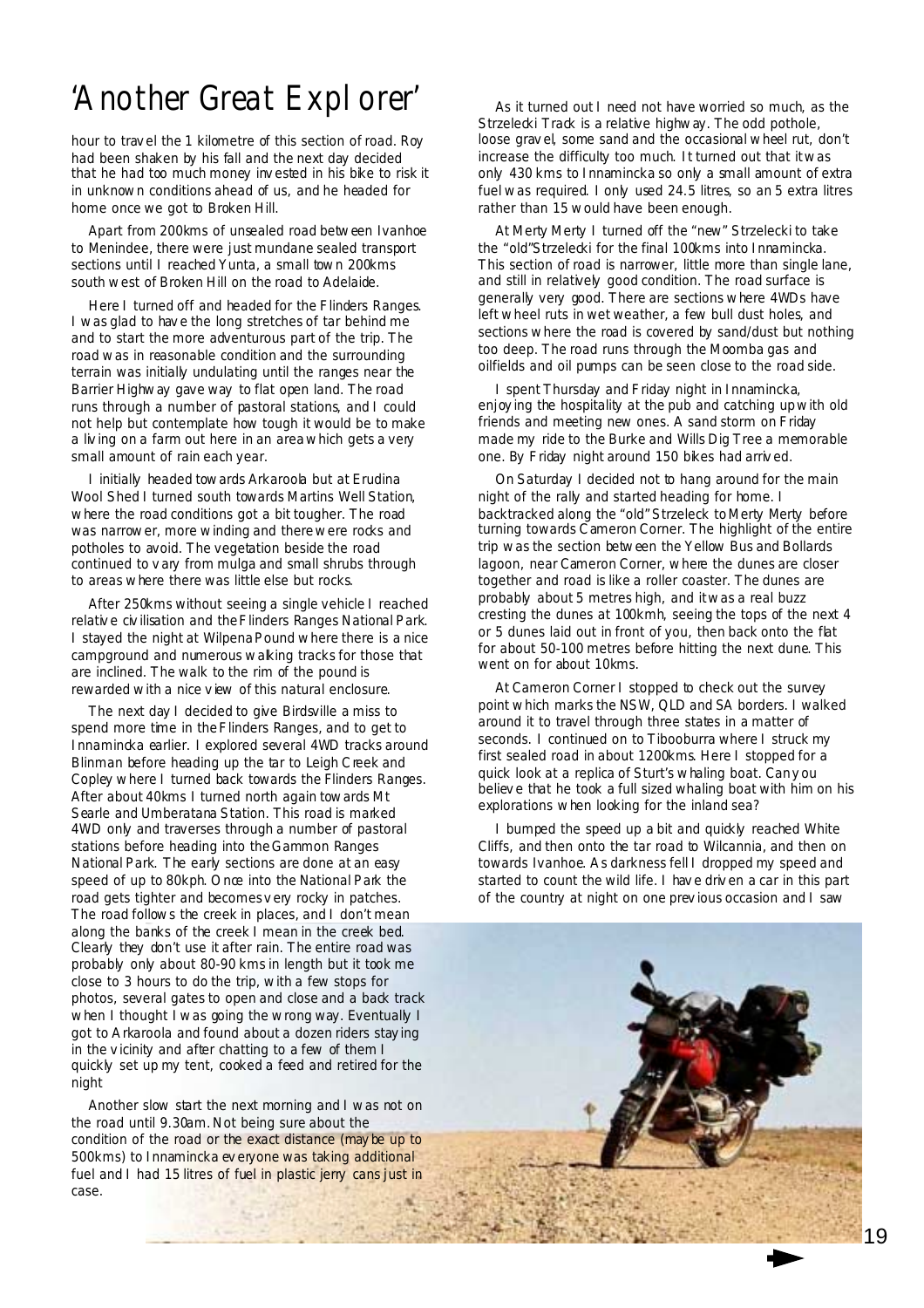## 'Another Great Explorer'

literally thousands of kangaroos, but surprisingly there were only a few kangaroos to be seen this time. The last 70kms of dirt into Ivanhoe were done in the dark. From Iv anhoe south the road is tar but I kept the speeds to around 85-90 and kept my eyes open for more kangaroos (some people we met in Booligal the previous Sunday had reported seeing heaps of kangaroos between Ivanhoe and Booligal).

After about 40kms the tally was up to 17 kangaroos, a mob of sheep, three cows and a horse. I was pretty confident that my theory of trav elling at 85-90 was the perfect speed as the animals had time to see and hear me coming and had time to mov e off the road, and they were doing just that.

Of course when y ou develop a theory like this, someone will alway s come along and test it. Kangaroo number 18 did just that. Whilst all the other kangaroos had mov ed away from the road this one did the suicide lunge and headed straight for the bike. I saw it coming swerv ed and then accelerated in an attempt to get past it but to no avail. Fortunately it missed the front wheel and hit the left pot before glancing off the outside of my left leg. The GS just kept on motoring as if nothing had happened without ev en the slightest deviation from course.

I wheeled around to see what had become of the kangaroo, and soon found its body on the road. The direct hit on the left pot/ Hepco & Becker crash bars had been fatal. I estimate that the kangaroo must hav e been about 3 feet in height and weighed around 50kgs, not a big beast by any measure but big enough to cause some damage, especially if it had hit the front wheel or higher up on the bike.

After getting back on the road I changed my theory for avoiding kangaroos. I now figured that less time on the road would mean less chance of another encounter with a kangaroo. So I upped the speed and continued on to Booligal. I was feeling pretty fresh and wanted to keep going but there was the constant threat from kangaroos and it was getting v ery cold again, so common sense took over and I headed to the reserve to camp for the night.

I had covered exactly 1020kms for the day (real kms as measured by the GPS not those inflated BMW odometer kms) in 12 hours. Approximately 760 of that was on dirt (70 of the dirt at night), with 260kms of tar of which 130 was done at night.

My trip was soon finished with the remaining unev entful 500kms finished off by lunchtime on Sunday.

## Equipment and spares carried: **This is what I took on the trip.**

## **For the bike**

- standard tool kit, with a few extra spanners/shifter and some spare bolts
- duct tape, electrical tape, fencing wire, tie wire, pliers
- standard ty re repair kit with extra air canisters and hand pump (next time will take tubes and ty re lev ers)
- metal putty for repairing fuel tank, or other metal surfaced liquid container
- spare clutch lev er, clutch cable,
- plastic tube for siphoning fuel if required
- plastic fuel containers (I had two a 10 litre and 5 litre)

#### **Other equipment:**

- Maps, (NRMA, Hema Desert Map,) should have had more detailed maps of Flinders and Strzelecki desert)
- C amera, film, batteries
- Mobile phone (CDMA has better coverage but ev en it will not pick up a signal in many places (Wilpena it did, but A rkaroola and Innamincka it didn't)
- EPIRB (Emergency Position Indicating Response Beacon– Emergency beacon that automatically sends a signal to rescue serv ices when activ ated (only for life threatening emergencies)

## **Equipment for Camping:**

- tent, sleeping bag, self inflating mattress, stool
- small gas cooker, billy, utensils
- food (dry pasta, rice, tuna sachets, dehydrated camping food, soup packets, chocolate, muesli bars)
- cigarette lighter & matches (ev er try to light a cigarette lighter with frozen hands?)
- headlamp/torch etc spare batteries.
- toilet paper / towel / soap
- 5 litres of water

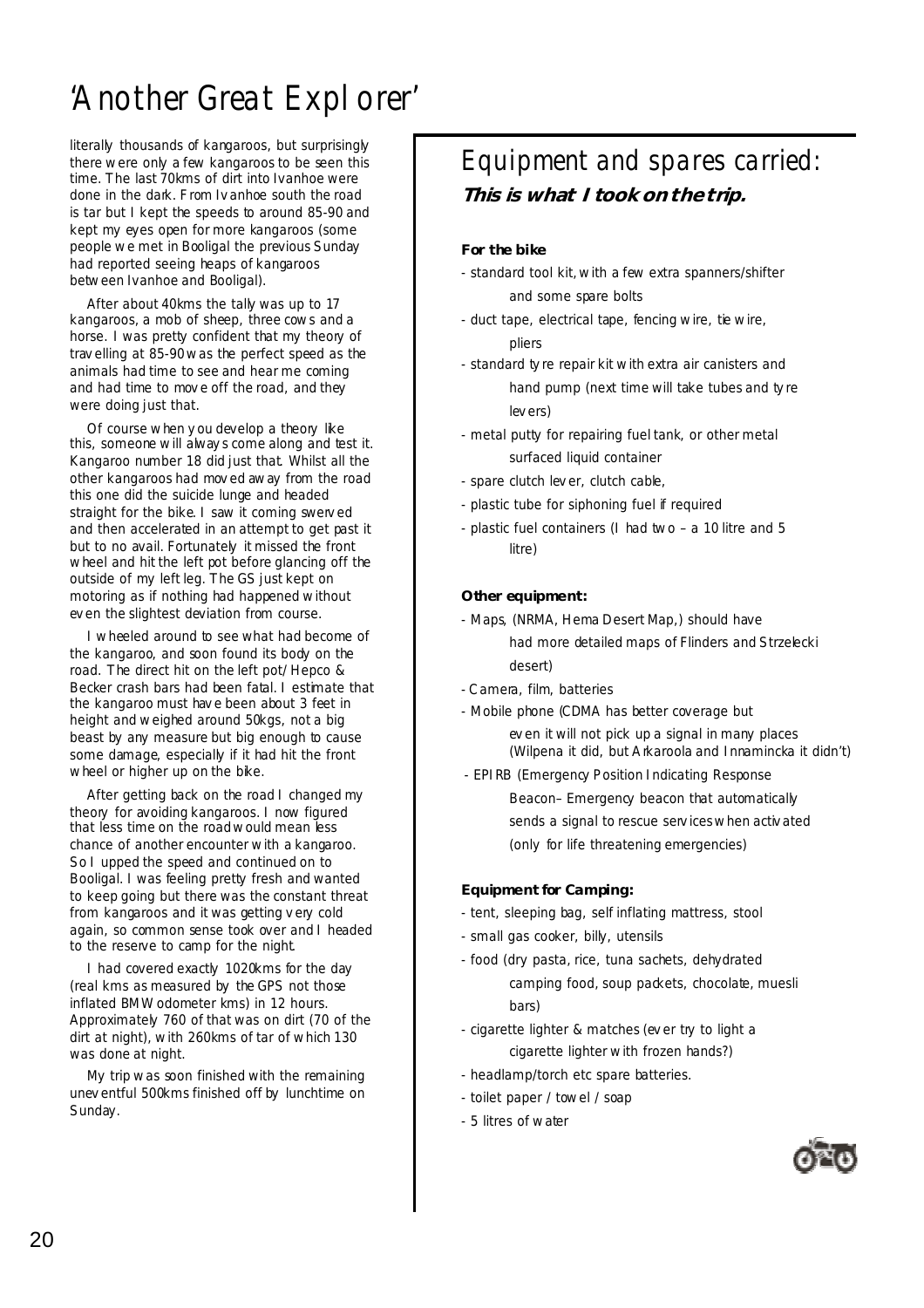# 'Bike Riding In France'

**Murray Parker has passed on an article from his mate Graeme, who tells us of some of the pleasures (and frustrations) of living and biking in France** 

Murray has regaled y ou recently with our bike buy ing adv entures in France (I was the handsome one on the right of the photo with Murray under the road signs in the June edition), but I thought I would tell the real story of what it is like to own and ride a motor bike ('moto') in the South of France. I commute about 30km daily to work and can sum it up in one word – REA LLY, REA LLY SCARY! Sorry , that's three words….

Buy ing a bike in France is relatively easy - so long as you are patient. To quote Sarah Turnbull in her book 'A lmost French', "It takes a breathtaking amount of patience to live legally in France" and she is right. There is alway s a lot of paper work (which fortunately the dealer does for you) and if y ou buy a bike out of your 'Department' or region then you must re-register it and pay the obligatory fee of about 140 Euros (A\$250). This is a one-off registration fee though and does not hav e to be paid until the bike changes hands again, which is a pleasant surprise.

You then wait and wait and wait for the Sous Prefecture to do their thing …. and ev entually you receive your Carte de Gris (Grey C ard) v ia the dealer, with strict instructions to 'guard it with your life'. I didn't dare ask what would happen if I lost it and presume it is akin to murder or something and treated accordingly by the authorities. Unlike Australia, you can get y our number plate made at a bike shop or hardware store where they have a stamping machine, which is a very civilised arrangement.

Insuring a bike is also lots of fun. First you must buy an approv ed disk locking dev ice and then go to the bike shop (again) to hav e the bike electronically tagged, engraved and registered on a nationwide database. For a fee of course! After all this you provide proof to y our insurance broker of the disk lock purchase and data tagging and previous insurance history, Grandmother's maiden name, number of spanners in y our Sydchrome tool kit, etc, and then they may decide to insure you (for a VERY LA RGE FEE). About A\$1,000 for third party , fire and theft for an ov er fifty year old on maximum no-claim bonus and about A\$1,600 for full (maximum of 70%) comprehensive. You are now legal to ride. Phew!!

You need a valid bike licence to ride in France, but not for any thing under 125cc, these do not have to be registered either – only insured for third party property damage. Kids from the age of 14 or 15 are allowed to ride and so the end result is y ou get hundreds of wild eyed (unlicenced and untrained) teenagers hurtling around on screaming little two-stroke scooters in various states of disrepair, held together with wire and gaffer tape. They ride them on the roads, up and down one way lanes (the wrong way ), as well as on footpaths and generally are a pain in the rear end to road users and pedestrians alike. It is nothing to have scooters weave their way up to the front of three lanes of cars stopped at traffic lights, so that they end up half way

across the intersection. Then it is a Grand Prix start when the lights change with twenty or thirty Mick Doohans racing off in a cloud of blue smoke to see who can be first to the next set of lights. If the lights are red when they get there and there is no-one around then it is decision time – do I stop or don't I? Why stop? They are only adv isory anyway !!

The majority of bikes in France are high performance sports bikes. The roads in France are very biker friendly and they even provide a dedicated, but very narrow, 'Bike Lane' down the middle of every road. At least I think it's a bike lane, because y ou see bikers doing 100 kph down the white



#### **Coffee time**

line between opposing lanes of traffic, with cars dodging left and right to make room for these temporary Frenchmen who are oblivious to the chaos they are leaving behind them. The amazing thing is that French car drivers are very tolerant of bikers and will ev en move over in bumper to bumper traffic to let y ou pass and get quite confused when you say "… no thanks I'm happy to wait here until the coast is clear ..".

Helmets are now compulsory in France (another civil liberty lost), but considered by most (y oung) riders as an optional fashion accessory. It is nothing to see a young rider with a helmet perched on the top of their head with the chin piece resting on their forehead and strap flapping in the breeze. They look 'So C ool' and anyway, the helmet will mess up their hair that they have taken so long to get just right! Riding side-saddle on a scooter with y our helmet perched on the top of y our head is THE thing to do too. I mean how cool is that? Our favourite was the 'gorgeous young thing' in her very high heels, tight pants and singlet top perched on the back of a scooter, puffing on her cigarette as they wove through the traffic. Tres chic!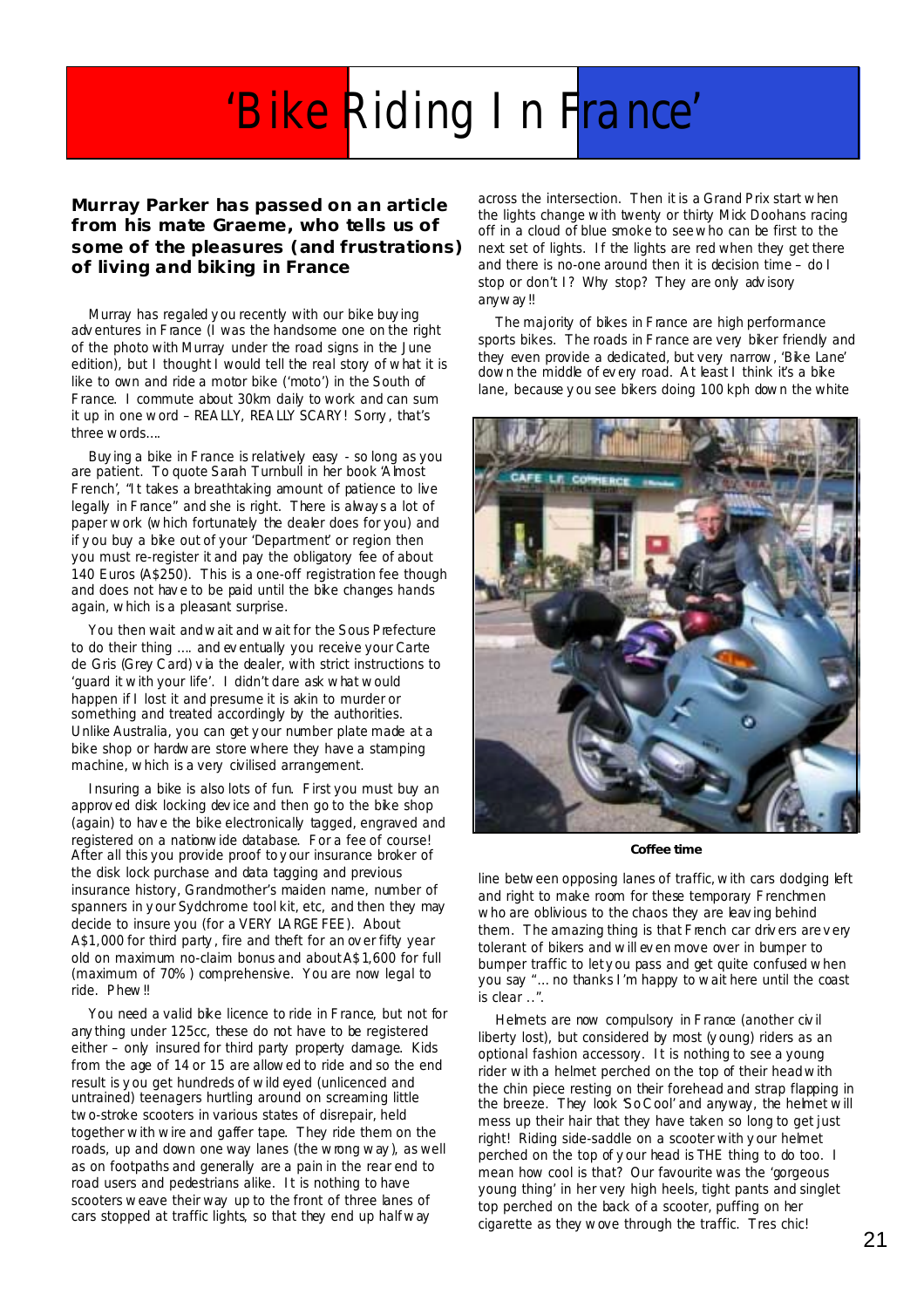## 'Bike Riding In France'

What about speed limits? As Murray told y ou in his last article, the French Government is considering infringing biker's civ il liberties further by imposing speed limits, but currently there are no speed limits for bikes in France – they are allowed to go as fast as they like. And they do. The motorways have a maximum speed limit for cars of 130kmh, but it is nothing to hav e a bike explode past you doing 160-200kmh. It scares the liv ing day lights out of you and you wish y ou had worn your brown corduroy trousers when it happens. The hilarious part is that the rider will usually give you a Foot Wave' on the way past, which entails taking their right foot off the foot peg (and brake) and extending the leg out to the side, which to me is a trifle risky at 200kmh. He / she is saying "Bon jour mon ami. Ca va? Bon journee…" Which literally translated means "G'day



**They'll park anywhere...** 

mate, ow ya goin? Goodbye and have a good day". To which y ou feel like responding with "I'll give you '…have a good bloody day ' – if I could catch y ou!"

As y ou can probably guess, when a biker has an accident here they do it in sty le and make an awful mess of themselves. Enough on that subject …

Bikes are a dream to park in France, y ou can park them anywhere and it is nothing when you are a pedestrian to be dodging motor bikes AND poodle bombs, as well as look out for the holes in the pavement, broken concrete, tree roots and the million other obstacles that are a part of surv iv ing daily life in France. It's a jungle out there - but great for bikes!

Having painted a very

one sided v iew of bike riding in France I must say that like ev ery where else in the world, the biking fraternity here is a very friendly brotherhood and you are constantly lifting your hand off the handle bars (or foot off the peg) to return a friendly hand / foot wave or nod of the helmet. When stopped on the side of the road, it isn't long before you are being asked if all is OK and do you need help, to which y ou reply "No thanks, just changing into my brown corduroy pants". Riding in France is a challenge, but one that I would not want to have missed.

I am a better, more humble rider for the experience.

A bientôt (until next time).

Graeme



## **October 23-24**

Geehi Hut campsite near Khancoban Between Thredbo and Khancoban (signs will be out on the Alpine Way)



The ACTBMWMCC's annual rally and a fun weekend for everyone.

This year it's BYO everything—camping gear, food, drinks, but firewood will be available.

Entry fee is \$15 per person payable on arrival. Trophies in many categories,

e.g. youngest, oldest, distance, etc., raffles, good times assured**.** 

**Check our website for up-to-date details** 



## **2005 BMW Clubs Australia Rally**

**The National Rally Website is up and running and open for business. Please click onto** 

**http://www.bmwclubqld.asn.au/Nats\_2005/**

**where you can check out the program, and also register your interest.** 

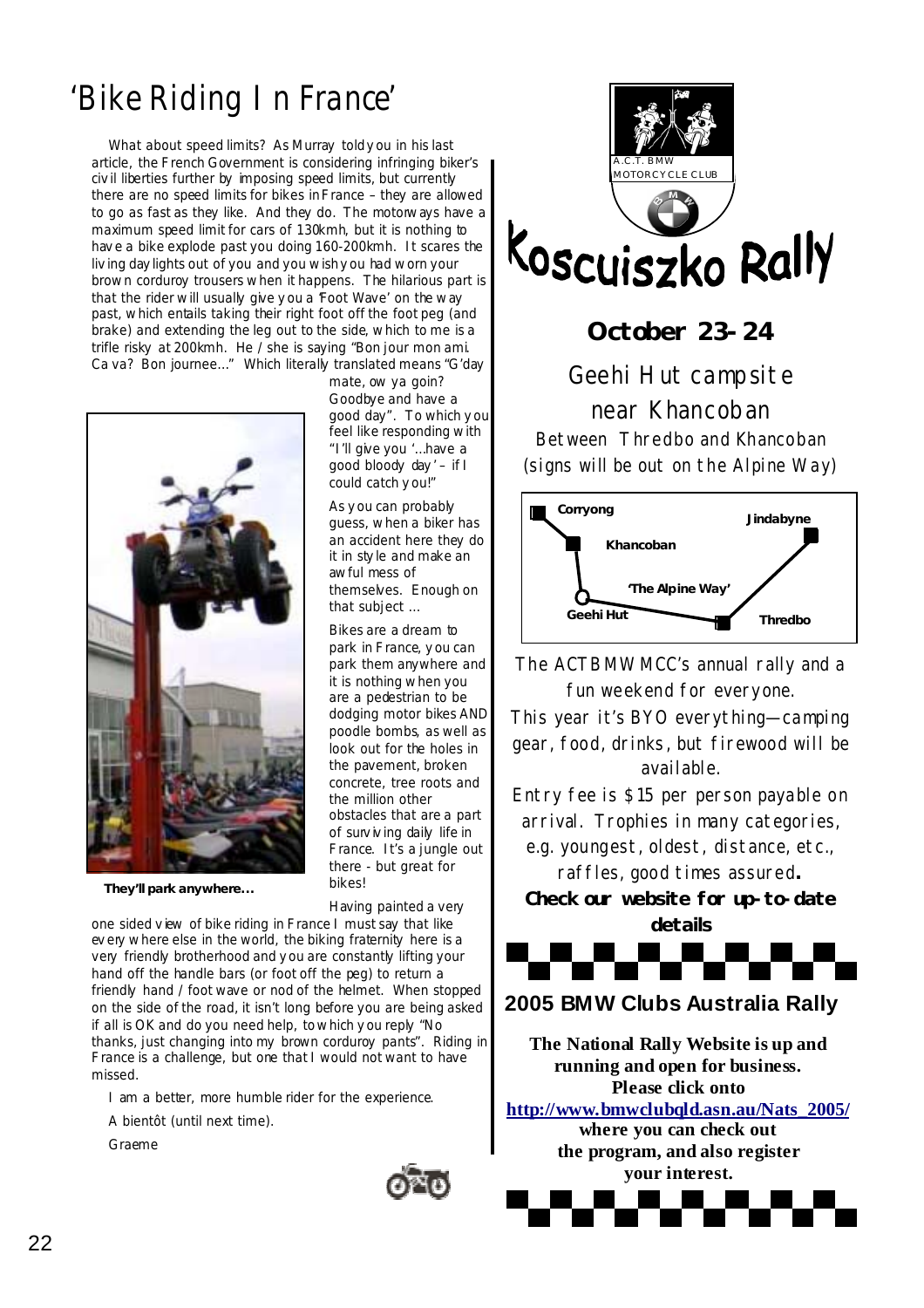## Minutes of Committee Meeting 16 September 2004

Held at the home of Peter and Suzanne Stanfield

**Present**: Peter Stanfield, Colin Ward, Leah & John McKinnon, Jeanette & Ian Hahn, Alison & Martin Gilbert, Pam & Roger Paull, Louise & Ray Coxon

**Apologies**: Peter O liver, Stephen Hay.

**Minutes from previous meeting**: A ccepted without amendments.

#### **President** – Peter Stanfield **Planning for Geehi Rally:**

**NPWS** has been adv ised of date and they are expecting us. George Penfound is taking his car and offered to take a **trailer for equipment** if necessary . Therefore equipment to be gathered by the following and delivered to George: Peter: axe; block splitter; Ian: gas bottle & burner; bushman saw; club banner; Ray : road signs used last year to Ian at September's general meeting. **Police** – Peter will notify. **Wood** – Peter will organise delivery and Ian will be on site by 12-1 pm on Friday to take delivery of wood and make pay ment. **Raffle** – BMW hats, t-shirts, jumper, backpack av ailable; Colin to negotiate with Rolfe for more prizes at a good price; some merchandise to be prov ided by Louise; C olin to contribute ty re 1st aid kit. **Raffle books** – Peter to organise. **Badges** and stickers: Peter to check as they should hav e arrived in post by now. **Promotion** – Peter has put ads into other clubs etc but hasn't seen any published as yet. **Budget** – probably around \$1000.

**Vice- President** – Colin Ward

VP will contact Rolfe re financial contribution towards bumper issue of magazine and prizes for Rally raffles.

**Secretary** – As Stephen was ov erseas, John had cleared the box. Magazines from other clubs will be displayed at September's general meeting. Peter S will remind Stephen when he returns about the need to organise some folders to store these magazines for members at general meetings.

**Treasurer** – Peter Oliver – apology.

Finances S10 Smartsaver \$2175.18; Business cheque account \$4707.41. A ll monies had been received for the Ranges Ride.

**Editor** – Roger Paull

**October issue** – deadline is midday Monday, 20 September.

**December bumper issue** – It was decided that a bumper issue will be put together for December 2004, along the lines of the November 2003 issue. Roger has some articles not yet used but asked that members prov ide extra articles for this bumper issue.

**Colour cover** – C olin to follow up with Rolfe about meeting this cost, as they did last y ear.

**Christmas Party** – Pam Paull

**Thursday 2 December at the National Botanical Gardens**. Cost - club will contribute \$10 per person, with members pay ing \$45 per head, for a 3 course buffet dinner with drinks. Pam has prepared a fly er to be included with the next magazine. John will send out an email as well, and will collect names. Members are to pay by either cash or cheque to Peter O. Restaurant will accept a club cheque on the night. Format for ev ening - quiz and games; mystery prizes; loudest shirt (prizes for male and female); concours presentation; step off award presentation. It was decided not to proceed with DJ. Finishing time – Pam to check.

**Ride Coordinator** – John McKinnon

**Bermagui weekend 25-26 September** – 22 ACT members going; Leah is having difficulty contacting any one in NSW club to get their numbers. She will phone hotel on Friday to organise set menu for Saturday night meal. A greed that \$30 cost would be appropriate.

**Tidbinbilla Sunday 10 October** – Decided that this would be a joint brunch ride and concours display . The ride would leave from Rolfe at 9.15am v ia the Cotter to the tracking station. John to organise brunch menu with Pam at the Moon Rock Café there.

**Concourse 10 October** – The entry form for participants was agreed with 2 changes – inclusion of date and the 'rat bike' category . Judges on the day will be C olin, Roger and Leah, with trophies being handed at the Christmas party.

**Other suggestions** – Temora Open Days – 27-28 November – John will include this in the rides calendar. **Young – Cherry Festival** – Pam to find out details. A weekend in Tumbarumba; day rides to Robertson/Berry / Kangaroo Valley; Lakes Entrance; A lpine Way ; Thirlmere Rail Museum.

**Social Secretary** – Leah McKinnon

Chomp & Chat on 6 October will be at the Red Sea Restaurant, Northbourne Ave, Civic.

**Clubs Australia Delegate** – Martin Gilbert

Clubs A ustralia have requested details of our Public Risk insurance with a view to looking for a bulk deal for clubs.

**Membership** – Ian Hahn

1 new member (Ian and Katherine Davey R80RT) and 1 renewal (Frank Millwood).

**Webmaster** – Ray Coxon

Website being maintained. A reminder to provide items for the News Page on the front page of the site.

#### **Merchandising** – Louise Coxon

Progressing well and will think of items for summer. Neck warmers due in. Some merchandise will be used as prizes in rally and Christmas party .

#### **Other Business**

Discussion about the Step Off Award and all members asked to bring notes of possible recipients to the C hristmas party . Will be adv ertised in the magazine. Leah to contact Debbie Schaler to return trophy.

#### **Next Meeting**

14 O ctober at Martin & A lison's.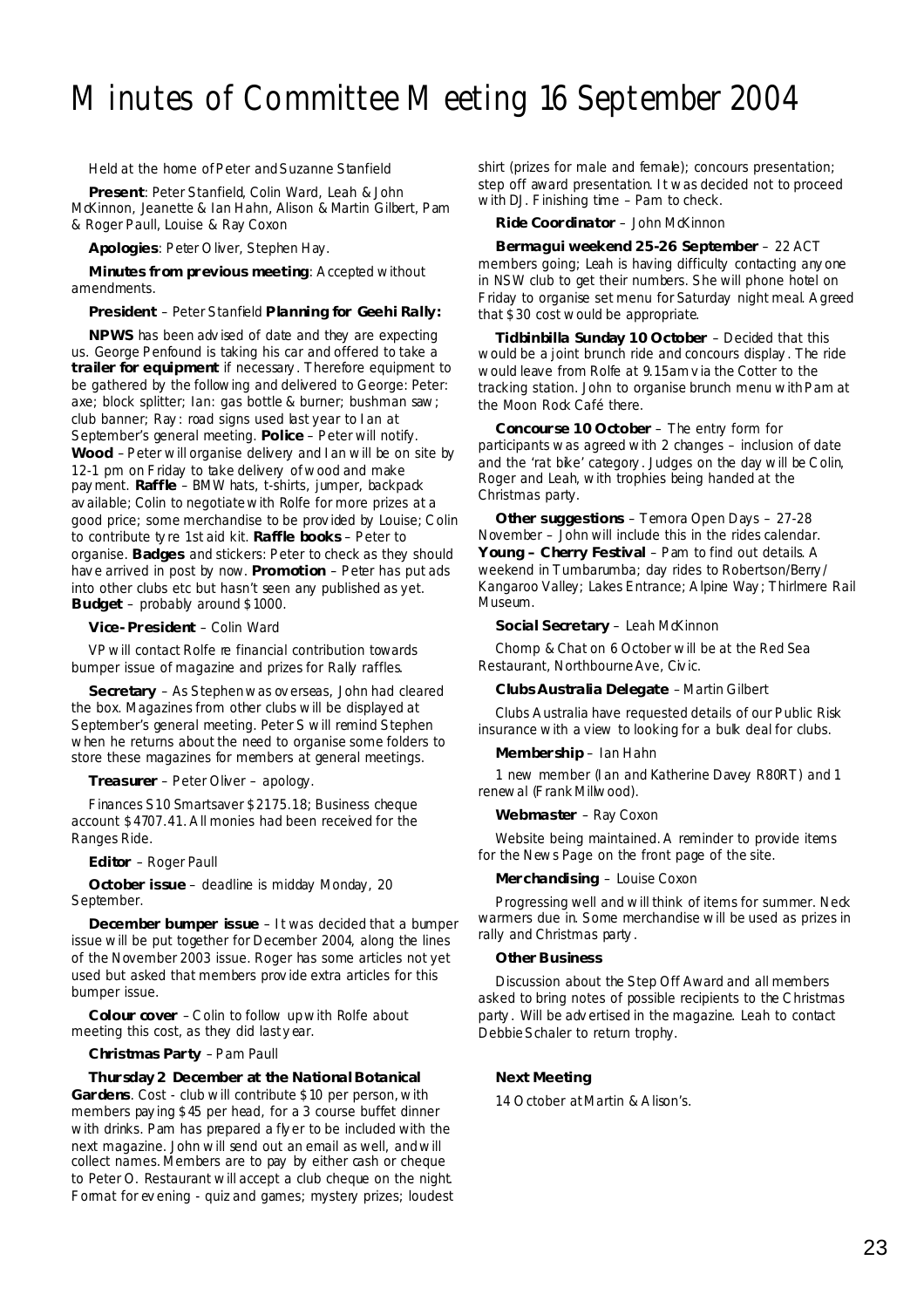## Looking to insure your BMW Motorcycle? We can help you!\*

## **New England Insurance Brokers Pty Ltd**



218 Jimmy Mann Road, Stanthorpe Qld 4380 (PO Box 358, Stanthorpe, Qld 4380) **Phone: 07 4681 2877** 

Fax: 07 4681 2427 Email: admin@neib.com.au

Motorcycle Insurance Specialists Insuring members for over 12 years. Quality product, service and competitive prices.

## Ring and give us a try!

(NB Non BMW sports bikes for under 40 riders are excluded) \* Subject to

underwriting

# For Sale

**BMW R1100S**: Immaculate condition 2001 model, phoenix grey, 35,000 kms travelled w ith full service history (lovingly looked after, oil changed every 5,000 kms) first to see w ill buy. **\$13300. Phone Etienne on 0401 245 047** 

**BMW K75S 1992** model, 41000km, charcoal colour w ith grey seat. I'm selling this bike for my brother in Victoria, contact me in the first instance. Bike must sell soon. **Offers over \$5000** considered. **Phone Martin on 6296 5758 or email delegate@actbmwmcc.org.au** 

## **BMW GPS Navigator—\$1500.**

**R1150GS Spare Wheels.** Complete w ith disks (ABS) nobby tyres. **\$1800 ono. Call Ron Andrews on 6242 9163 or 6251 6126 or 0412 626279** 

**BMW R100RS** - 1982, genuine 13,000 kms from new . Pristine condition, alw ays garaged and serviced - even though not required. Lovely 2 tone red colour, paint on bodyw ork, frame and w heels as w hen it left the factory. New Metzeler tyres first replacements, new battery. Toolkit, first aid kit, BMW panniers - all as new . Comes w ith Dri rider jacket, intercom system and tw o helmets. Starts first go and runs and rides beautifully - has been meticulously maintained. **\$7900. Call Steve on (02) 4471 7372 or 0413 884259**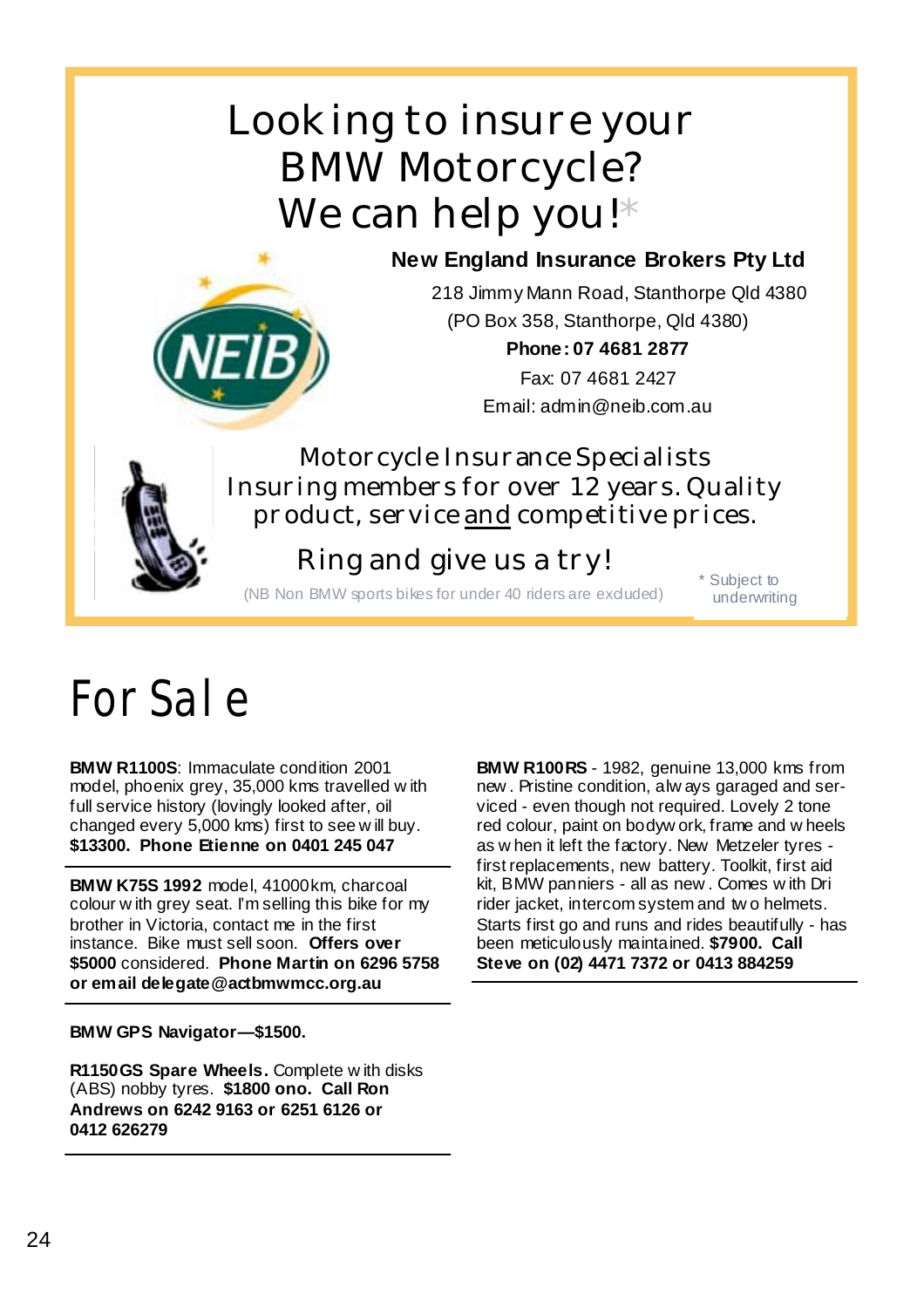# For Sale

**K75RT 1996,** Immaculate condition, electric screen, heated handgrips, radio, ABS brakes, top box, panniers, comfort seat, front and rear crash bars. 35000 km. **\$12,500. Phone Colin on 6238 1060.** 



**BMW R80 and K75 RT seats.** As new \$250 each. Early R850R rear rack—as new \$200. Tw o seater lounge (not a bike part!) —\$250. **Phone Colin on 6238 1060**

**BMW R80 1995**. Due to a change in lifestyle, I need to sell my R80 (sob sob). It is a 1995 model, done 64000km, and is in absolutely immaculate condition. I have had no mechanical problems w ith it and it has never been dropped. It runs very smoothly, is very economical to run, and is a joy to ride. It is fitted w ith a R100 replica quarter fairing, has crash bars, panniers, fork gaiters, comfort seat, and a gearsack rack w ith ventura bag. **\$9000 ono.** Give me a call anytime on **6288 2026**.

**BMW K100 LT** 1992. Rego to 9/9/2004, in excellent condition, new tyres, heated handgrips, tow bar, pannier bag liners, CB radio, new steering head bearings. **\$9000 neg**. Call **Malcolm on 02 629 444 28 or 0419 248 948.**

**Boxer Cup leathers - \$1,200 ono.** Got them with the Boxer Cup R1100S but not used. Silver/ grey (not the blue w ebsite photo) tw o-piece suit. Pro Foam protectors at the shoulders, elbow s, hips, base of the spine and knees, large multilayer back protector, collarbone protector made of SUPROTECT foam. Size to fit from BMW size chart: Size 56, Height 183—185, Chest 111-114, Waist 103-107, Hips 117 –120, Side Length 107.5, Inside Length 83.

Call **Chris on 0402 223 486 or email chris.rowell@kaz-group.com** 

## Wanted: Second and last month

**K75RT**— seat low ering kit or a standard seat base for John Moorhouse to upholster, condition not important. **Call Vic Muller 0429 160856 BH or e-mail muddmuller@bigpond.com** 

**R1100 or 1150 RT.** I w ould like to purchase a 3- 5 year old model dependent on price and condition preferably w ith panniers and top box. I am also seeking any/all accessories, size large, to get me started on the road again. Email to **shcampbell@bigpond.com**

## For Sale: Second and last month

**K1200RS,** 20,000 km, panniers and inner bags, top-box, sheep-skin, all the usual bits you w ould expect to find, rego to Jan. 2005. Immaculate in every way, same as picture on website, a real head turner. **\$15,900**. Contact **Peter on 02 9868 4034 (home) or 02 9911 3515 (work) or Peterrdiehm@yahoo.com.au** 

**R1150RS** 2 Spark ABS Phoenix Grey / Ivory. As new 6,200 km and has 12 months remaining BMW w arranty. Top box + BMW inner bag, Panniers + BMW inner bags, BMW Tank Bag the complete sporttouring package. Some ergo extras: Wunderlich Cruise control (mechancial); Wunderlich Bar backs; Verholen low footpeg kit (all remove in minutes). Reluctant sale, but I simply don't get to use this bike. **\$17,500 firm. billstanhope@yahoo.com.au or 0409 110 262** 

**BMW R650LS** 1984/1st registered 1985 - may be of interest to the collector/older bike types. I have been told it is learner legal too. Excellent original condition around 85,000 Km. Good tyres. Sports mufflers. Light silver in colour. The LS has a small bikini fairing in matching colour. Much recent w ork (over \$1,000) including rear shocks, wheel bearings, clutch and throttle cables, battery, speedometer (over \$400!), seat and seatcover. Lovely condition, runs beautifully and looks great. Reason for selling: looking for another Beemer - have had this bike for over 5 years, time for another challenge! I am a little out of touch w ith values - the Veteran and Vintage MC club suggest **\$3500** but I w ould be happy with **\$3200 ono** for it to go to a new home. Currently unregistered until I know if the new ow ner is in ACT or NSW. Call **6255 9114**  (Jerrabomberra).